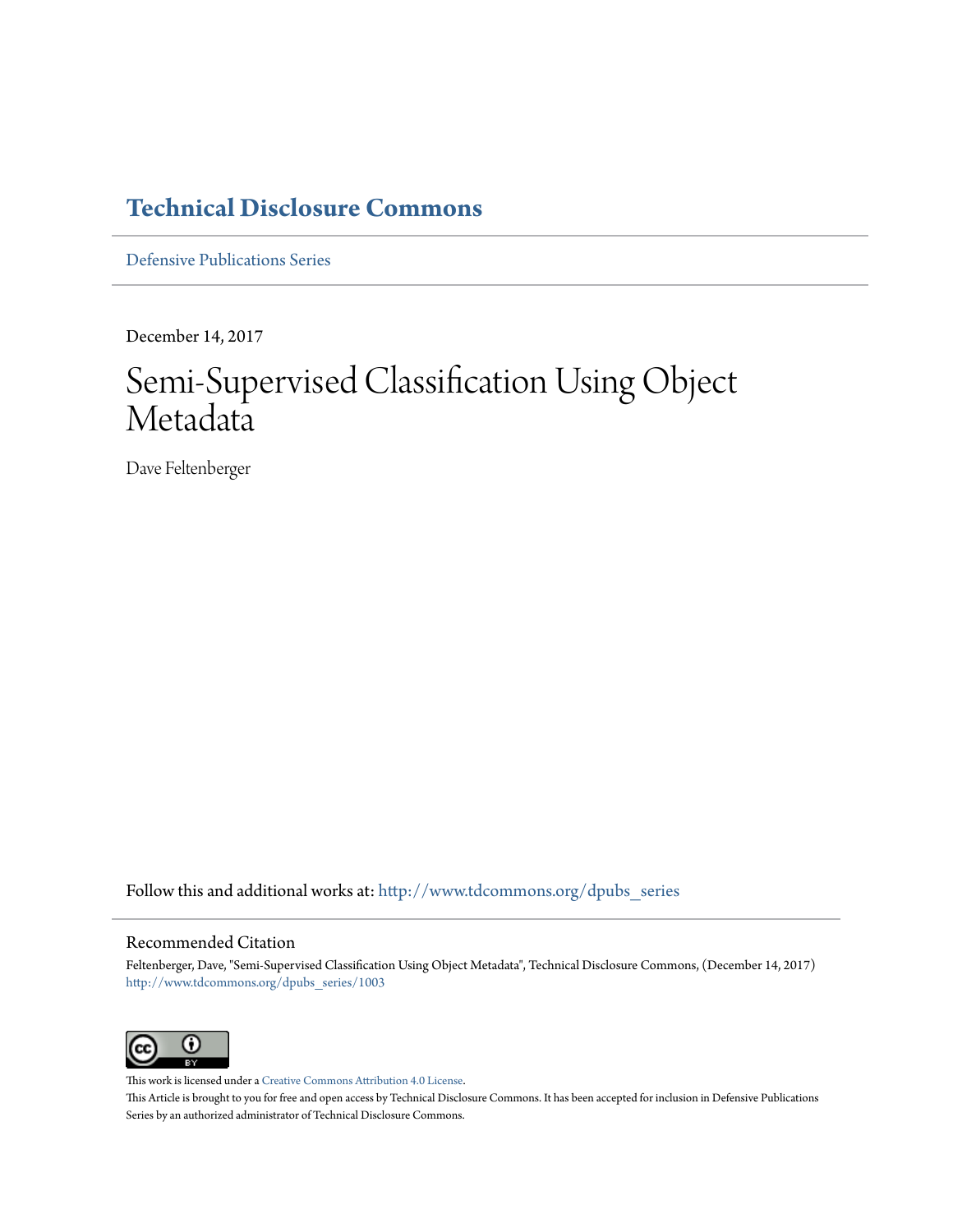#### **Semi-Supervised Classification Using Object Metadata**  Inventor: Dave Feltenberger

#### **Overview**

Generally, the present disclosure is directed to classification of data objects (e.g. documents, images, graphs, etc.). In particular, in some implementations, the systems and methods of the present disclosure can include or otherwise leverage one or more machinelearned models to classify a data object based on object data and/or metadata associated with the object.

#### **Example Figures**

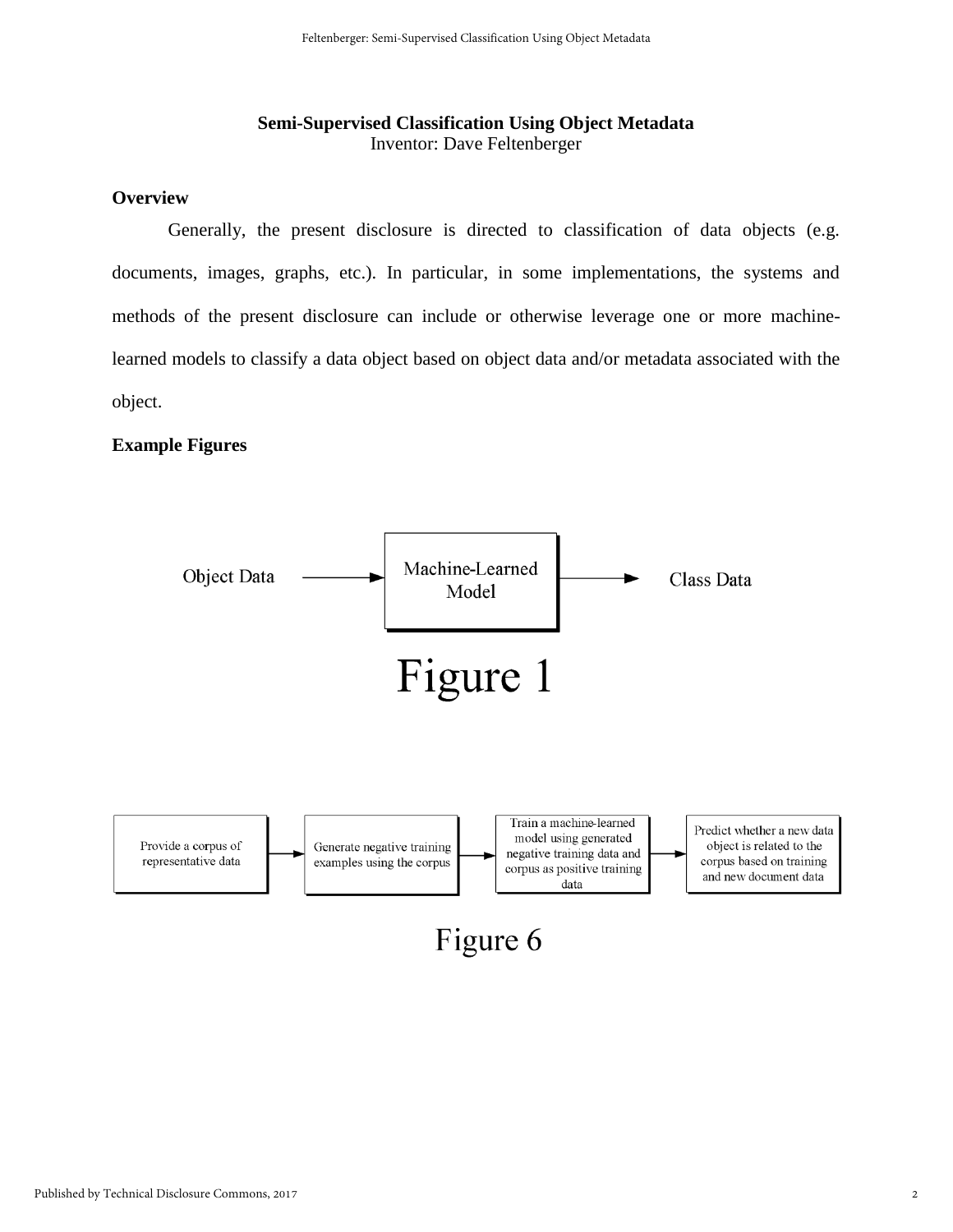#### **Introduction**

It can be desirable to classify or categorize data objects within a corpus of data such as documents, images, graphs, etc. based on some metric, such as subject. For example, it may be desirable to group all articles about self-driving vehicles together out of a large corpus of data (e.g. a digital library) to facilitate reading or comprehension of the material. Unfortunately, this can prove difficult within a large corpus of data due to the volume of data. Accurate classification of data can require significant amounts of time. What is needed is an automatic system for classifying data objects.

#### **Summary**

Generally, the present disclosure is directed to classification of data objects (e.g. documents, images, graphs, etc.). In particular, in some implementations, the systems and methods of the present disclosure can include or otherwise leverage one or more machinelearned models to classify a data object based on object data and/or metadata associated with the object.

A computing system can determine whether or not a data object belongs in a corpus of representative data. For example, the corpus of representative data may be related to a certain subject (e.g. articles on self-driving vehicles) and may include one or more data objects. In particular, the computing system can employ a machine-learned model to classify a data object based on object data and/or metadata associated with the data object. For example, the machinelearned model may be a recurrent neural network with one or more fully-connected layers and/or a long short-term memory (LSTM) network. The machine-learned model can be trained by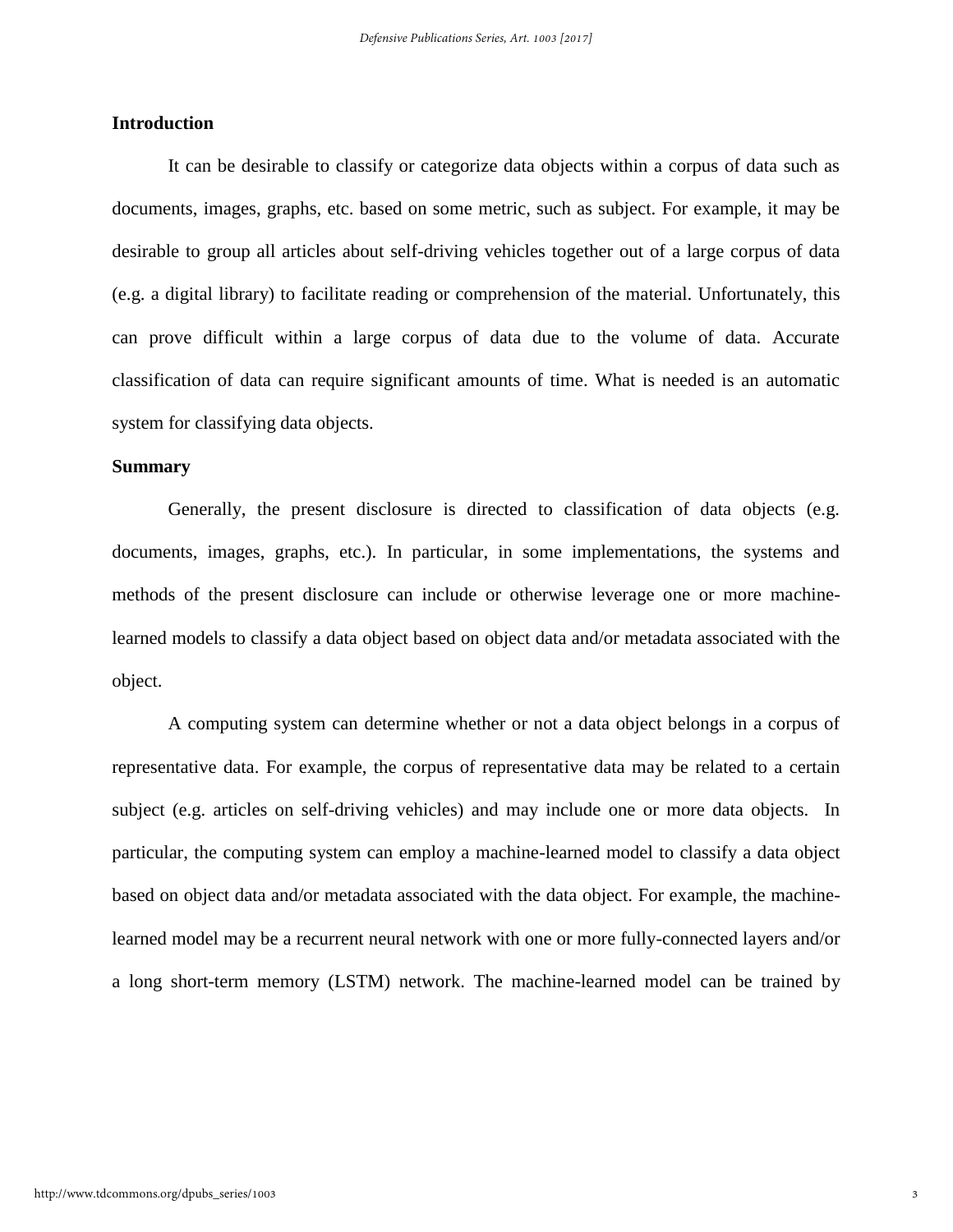generating one or more examples of negative training data using the corpus of representative data.

The machine-learned model can be trained using a corpus of representative data. The representative data can have a common topic, subject, label, structure, source, format, or other suitable characteristic, or combination thereof. For example, the corpus may be one or more scholarly articles about self-driving vehicles. The corpus can include, for example, documents (e.g. text documents), images, videos, articles, webpages, patents, knowledge graphs, or other suitable representative data, or combination thereof. The corpus of training data may be labeled as corresponding to positive training data.

The system can use the corpus of representative data to generate one or more negative examples of training data. For example, the system can determine (e.g. by text or number matching) that data (e.g. a document or other type of data included in the corpus) is a negative training example by comparing references (e.g. between scholarly articles and/or patents, knowledge graph entities, webpages, etc.), and/or existing labels such as related search terms, patent class codes, etc. For example, if a corpus of patents sharing a class code is provided as the corpus of representative data, the system can choose a patent that does not include that class code and/or a similar class code as an example of negative training data. Ideally, the system is configured to generate negative training data with high confidence, so a highly deterministic source of generation (e.g. a direct comparison) can be used.

The machine-learned model can be trained using the negative training data combined with the corpus of representative data as positive training data to create a training dataset including both positive and negative examples. The positive and negative examples may be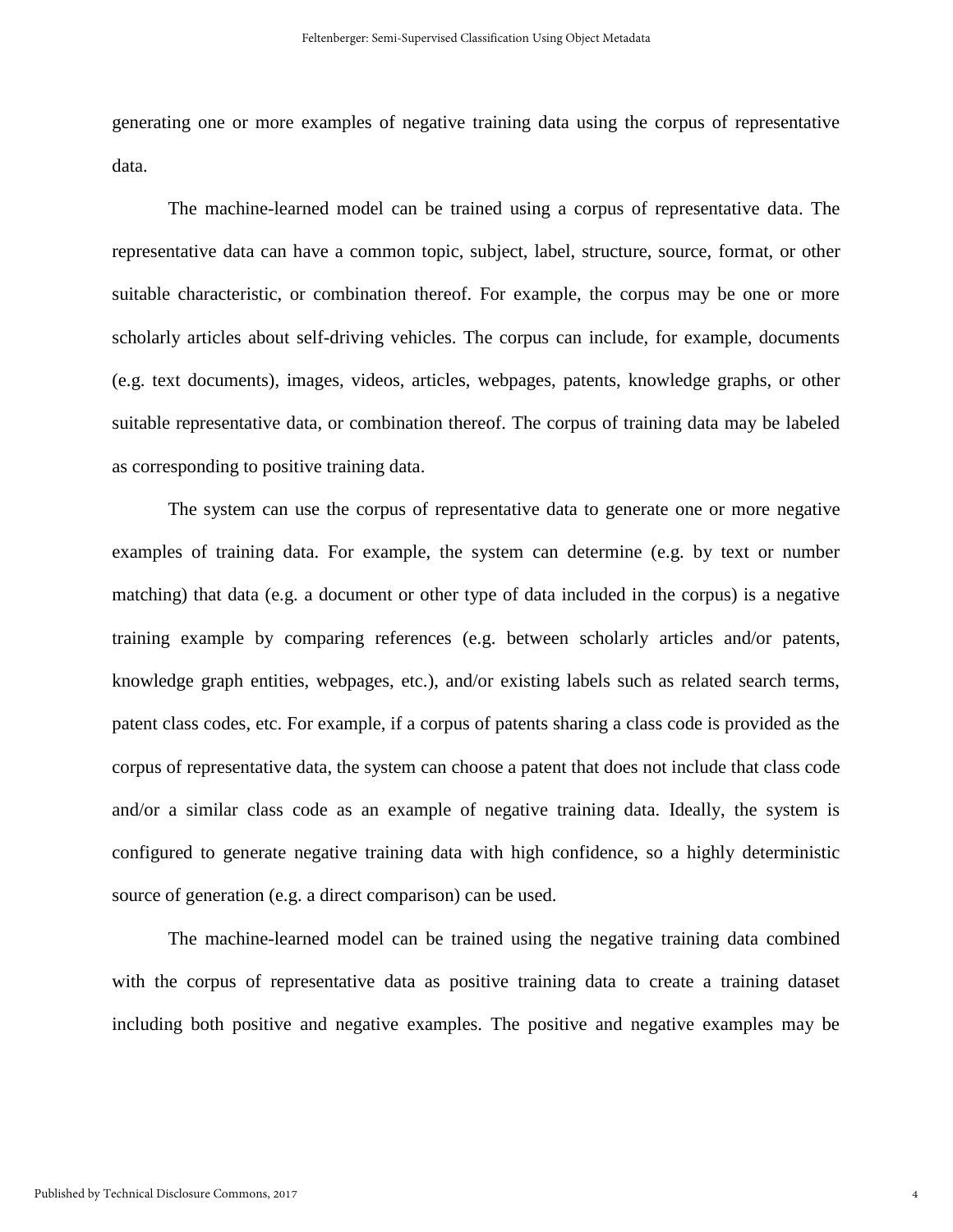labeled appropriately as positive or negative examples. The machine-learned model can be trained to recognize patterns and/or characteristics of positive examples (e.g. that are not exhibited by the negative examples). For example, if the positive examples are articles on selfdriving vehicles, patterns and/or characteristics of the positive examples may include word choice (e.g. a high frequency of occurrence of words such as "autonomous", "remote", "driverless", "self-driving", "vehicle", "control", "communication", or other suitable words), structure (e.g. may be structured or formatted similarly due to being articles), references (e.g. may share one or more common references), or other suitable patterns and/or characteristics that may be determined from articles on self-driving vehicles, or combination thereof.

Input data to the machine-learned model can include object data and/or metadata from a data object. The data object can be, for example, a document (e.g. a text document), image, video, graph (e.g. knowledge graph), webpage, patent, or other suitable type of data object. The object may be stored in a digital format, such as in a file, on a website or webpage, in a portable document format, or other suitable format. For example, input data can include embeddings (e.g. Word2Vec embeddings), text data from a document (e.g. a digital representation of text such as ASCII), image data from an image or video, links, citations, known labels, or other metadata, or other suitable input data, or combination thereof.

Based on the input data, the machine-learned model can classify a data object. For example, the machine-learned model can predict that the object is related to or belongs in a corpus of representative data used to train the machine-learned model. For example, if the machine-learned model is trained using a corpus of representative data about self-driving vehicles and a new object related to self-driving vehicles is provided to the machine-learned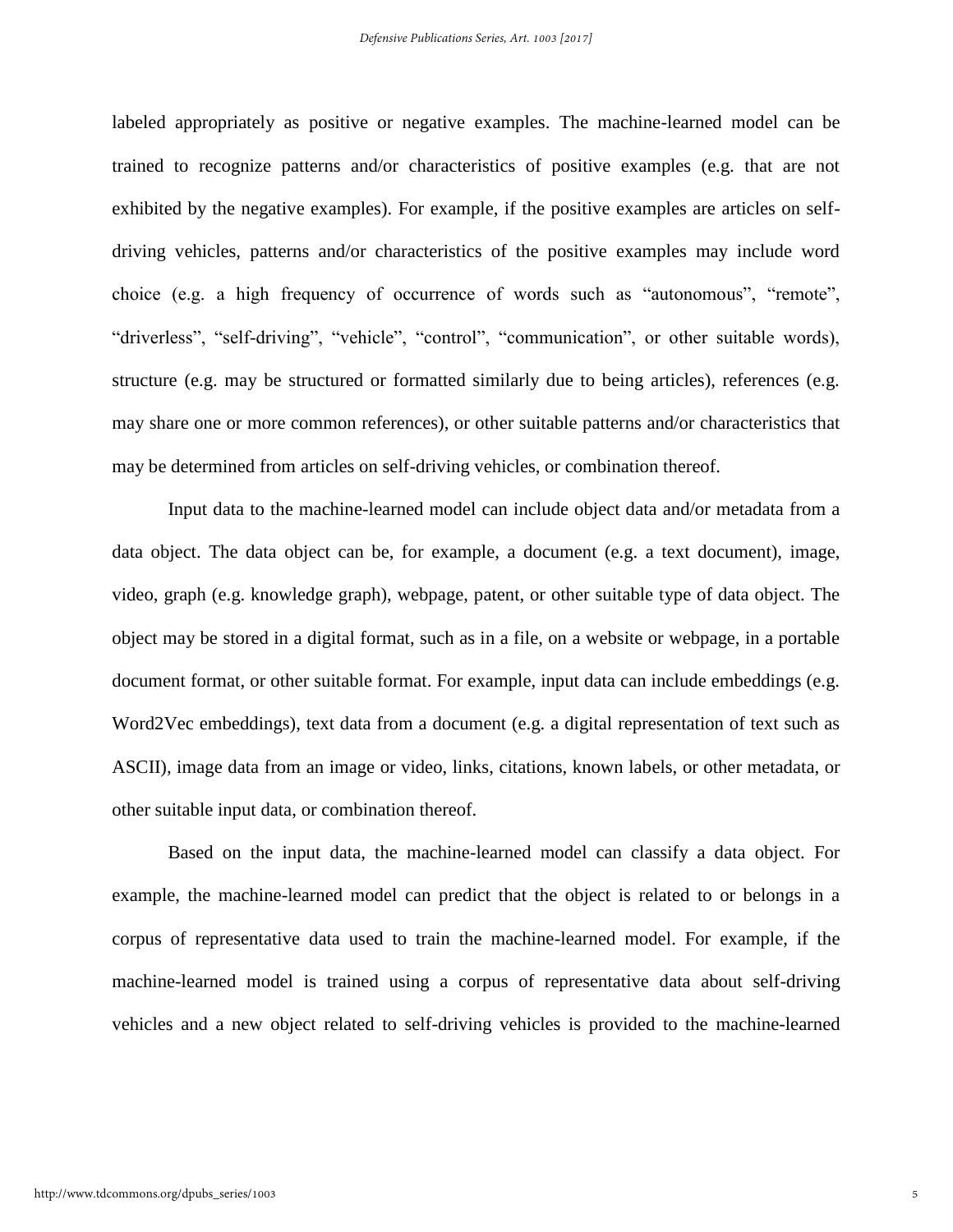model, the machine-learned model can predict that the new object is related to or belongs in the corpus of data about self-driving vehicles. As another example, if the machine-learned model is trained using the same corpus and a new object relating to vacation destinations is provided to the machine-learned model, the machine-learned model can predict that the new object is unrelated to the corpus.

Thus, a system can classify documents as belonging within a corpus of representative data. This can enable generation of a larger corpus of data than originally provided. For example, a user can provide a relatively small sample of representative data that can be used to classify a larger corpus of unrelated and/or related data.

#### **Detailed Description**

As described above, the present disclosure is directed to classification of electronic objects (e.g. documents, images, graphs, etc.). In particular, in some implementations, the systems and methods of the present disclosure can include or otherwise leverage one or more machine-learned models to classify a data object based on object data and/or metadata associated with the object.

Figure 1 depicts a block diagram of an example machine-learned model according to example implementations of the present disclosure. As illustrated in Figure 1, in some implementations, the machine-learned model is trained to receive input data of one or more types and, in response, provide output data of one or more types. Thus, Figure 1 illustrates the machine-learned model performing inference.

In some implementations, the input data can include one or more features that are associated with an instance or an example. In some implementations, the one or more features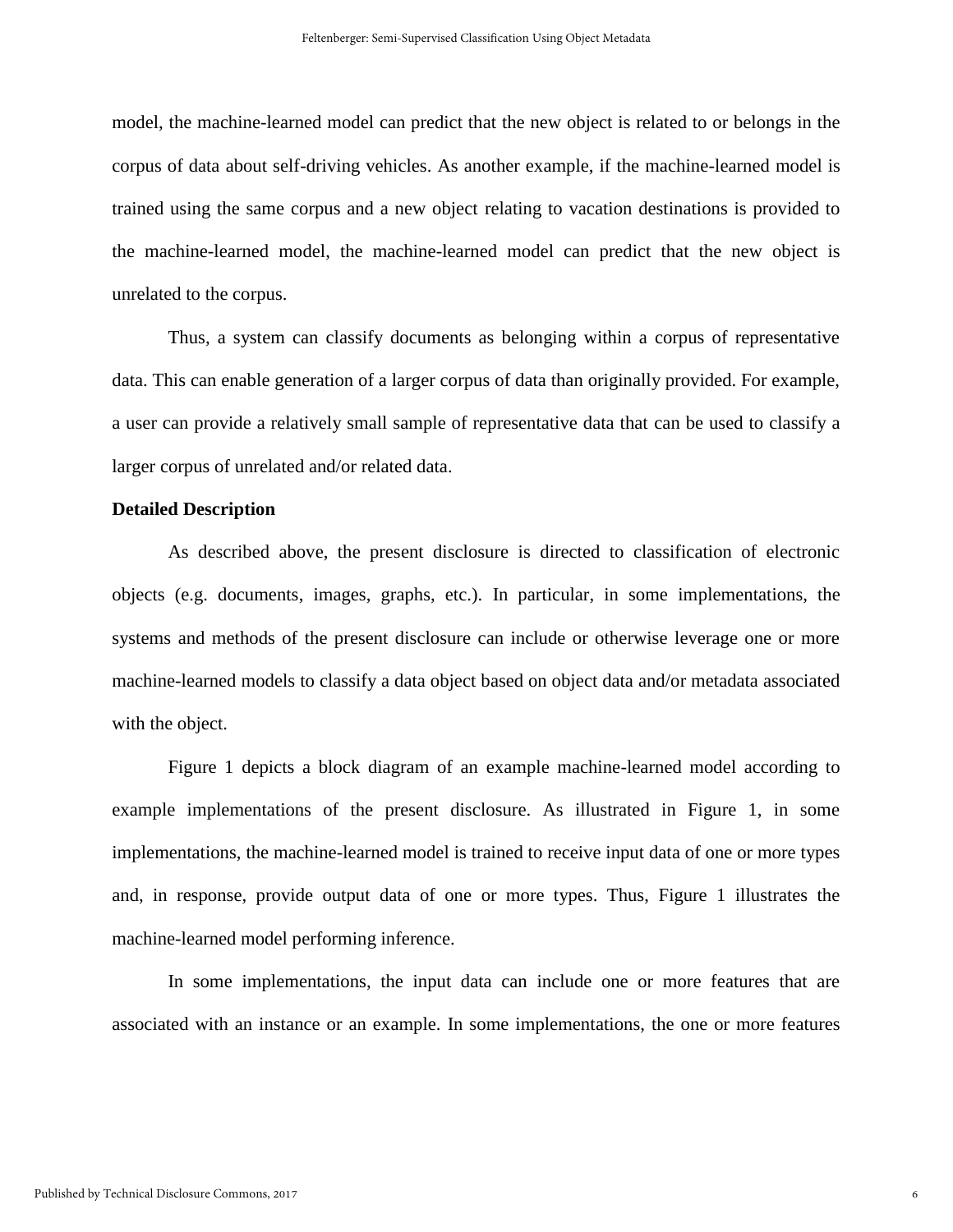associated with the instance or example can be organized into a feature vector. In some implementations, the output data can include one or more predictions. Predictions can also be referred to as inferences. Thus, given features associated with a particular instance, the machinelearned model can output a prediction for such instance based on the features.

The machine-learned model can be or include one or more of various different types of machine-learned models. In particular, in some implementations, the machine-learned model can perform classification, regression, clustering, anomaly detection, recommendation generation, and/or other tasks.

In some implementations, the machine-learned model can perform various types of classification based on the input data. For example, the machine-learned model can perform binary classification or multiclass classification. In binary classification, the output data can include a classification of the input data into one of two different classes. In multiclass classification, the output data can include a classification of the input data into one (or more) of more than two classes. The classifications can be single label or multi-label.

In some implementations, the machine-learned model can perform discrete categorical classification in which the input data is simply classified into one or more classes or categories.

In some implementations, the machine-learned model can perform classification in which the machine-learned model provides, for each of one or more classes, a numerical value descriptive of a degree to which it is believed that the input data should be classified into the corresponding class. In some instances, the numerical values provided by the machine-learned model can be referred to as "confidence scores" that are indicative of a respective confidence associated with classification of the input into the respective class. In some implementations, the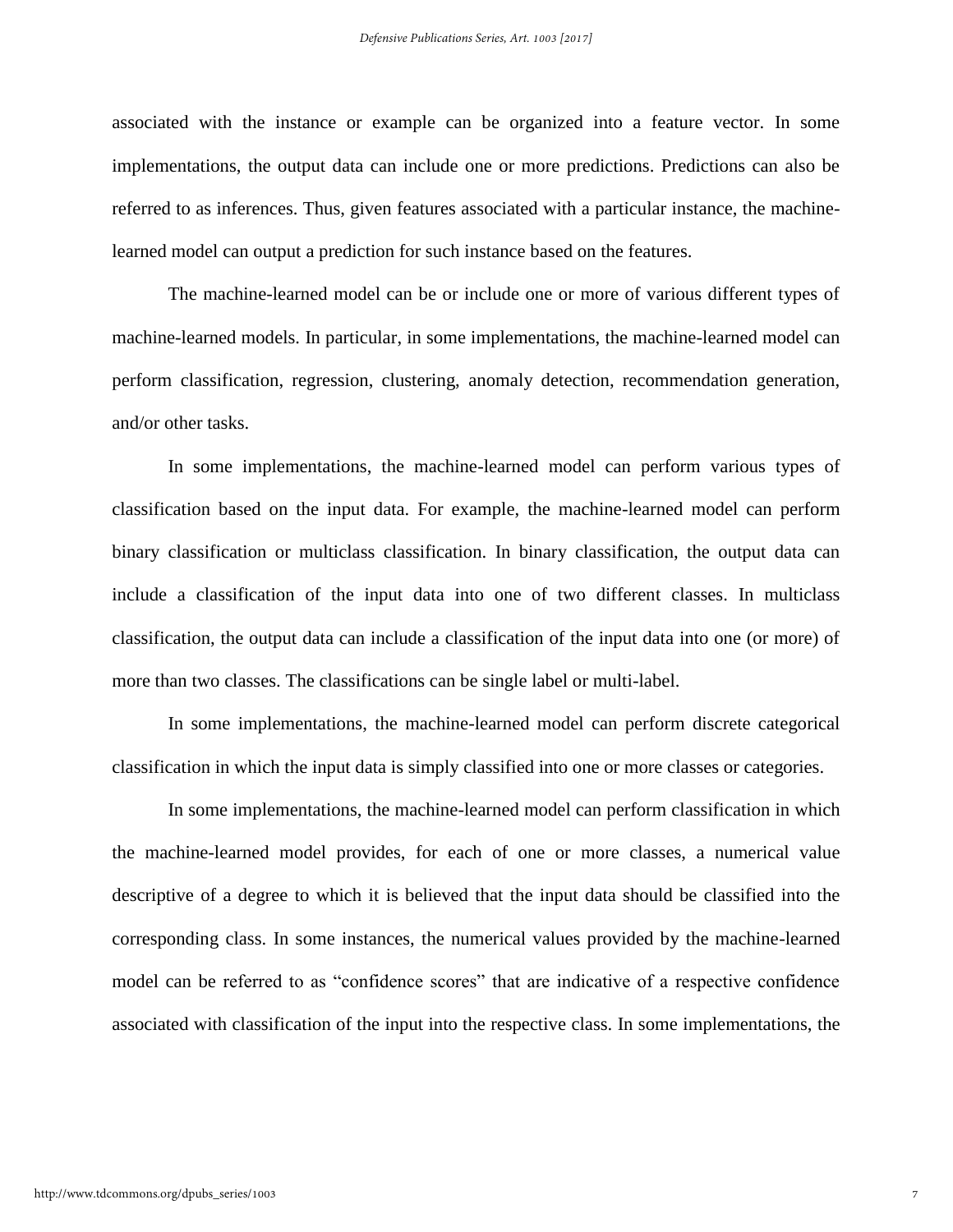confidence scores can be compared to one or more thresholds to render a discrete categorical prediction. In some implementations, only a certain number of classes (e.g., one) with the relatively largest confidence scores can be selected to render a discrete categorical prediction.

In some implementations, the machine-learned model can provide a probabilistic classification. For example, the machine-learned model can be able to predict, given a sample input, a probability distribution over a set of classes. Thus, rather than outputting only the most likely class to which the sample input should belong, the machine-learned model can output, for each class, a probability that the sample input belongs to such class. In some implementations, the probability distribution over all possible classes can sum to one. In some implementations, a softmax function or layer can be used to squash a set of real values respectively associated with the possible classes to a set of real values in the range  $(0, 1)$  that sum to one.

In some implementations, the probabilities provided by the probability distribution can be compared to one or more thresholds to render a discrete categorical prediction. In some implementations, only a certain number of classes (e.g., one) with the relatively largest predicted probability can be selected to render a discrete categorical prediction.

In some implementations in which the machine-learned model performs classification, the machine-learned model can be trained using supervised learning techniques. For example, the machine-learned model can be trained on a training dataset that includes training examples labeled as belonging (or not belonging) to one or more classes. Further details regarding supervised training techniques are provided below.

In some implementations, the machine-learned model can perform regression to provide output data in the form of a continuous numeric value. The continuous numeric value can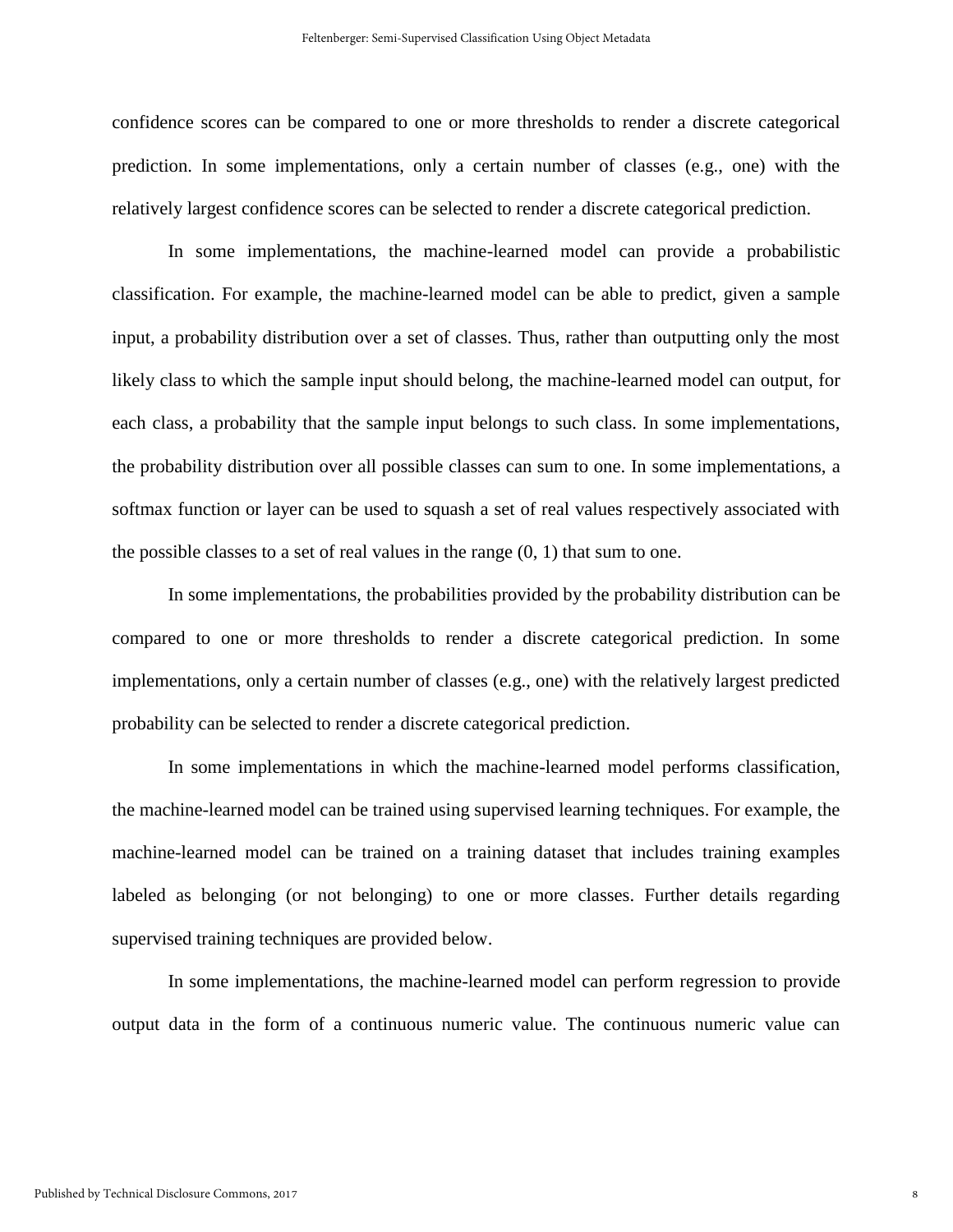correspond to any number of different metrics or numeric representations, including, for example, currency values, scores, or other numeric representations. As examples, the machinelearned model can perform linear regression, polynomial regression, or nonlinear regression. As examples, the machine-learned model can perform simple regression or multiple regression. As described above, in some implementations, a softmax function or layer can be used to squash a set of real values respectively associated with a two or more possible classes to a set of real values in the range (0, 1) that sum to one.

In some implementations, the machine-learned model can perform various types of clustering. For example, the machine-learned model can identify one or more previously-defined clusters to which the input data most likely corresponds. As another example, the machinelearned model can identify one or more clusters within the input data. That is, in instances in which the input data includes multiple objects, documents, or other entities, the machine-learned model can sort the multiple entities included in the input data into a number of clusters. In some implementations in which the machine-learned model performs clustering, the machine-learned model can be trained using unsupervised learning techniques.

In some implementations, the machine-learned model can perform anomaly detection or outlier detection. For example, the machine-learned model can identify input data that does not conform to an expected pattern or other characteristic (e.g., as previously observed from previous input data). As examples, the anomaly detection can be used for fraud detection or system failure detection.

In some implementations, the machine-learned model can provide output data in the form of one or more recommendations. For example, the machine-learned model can be included in a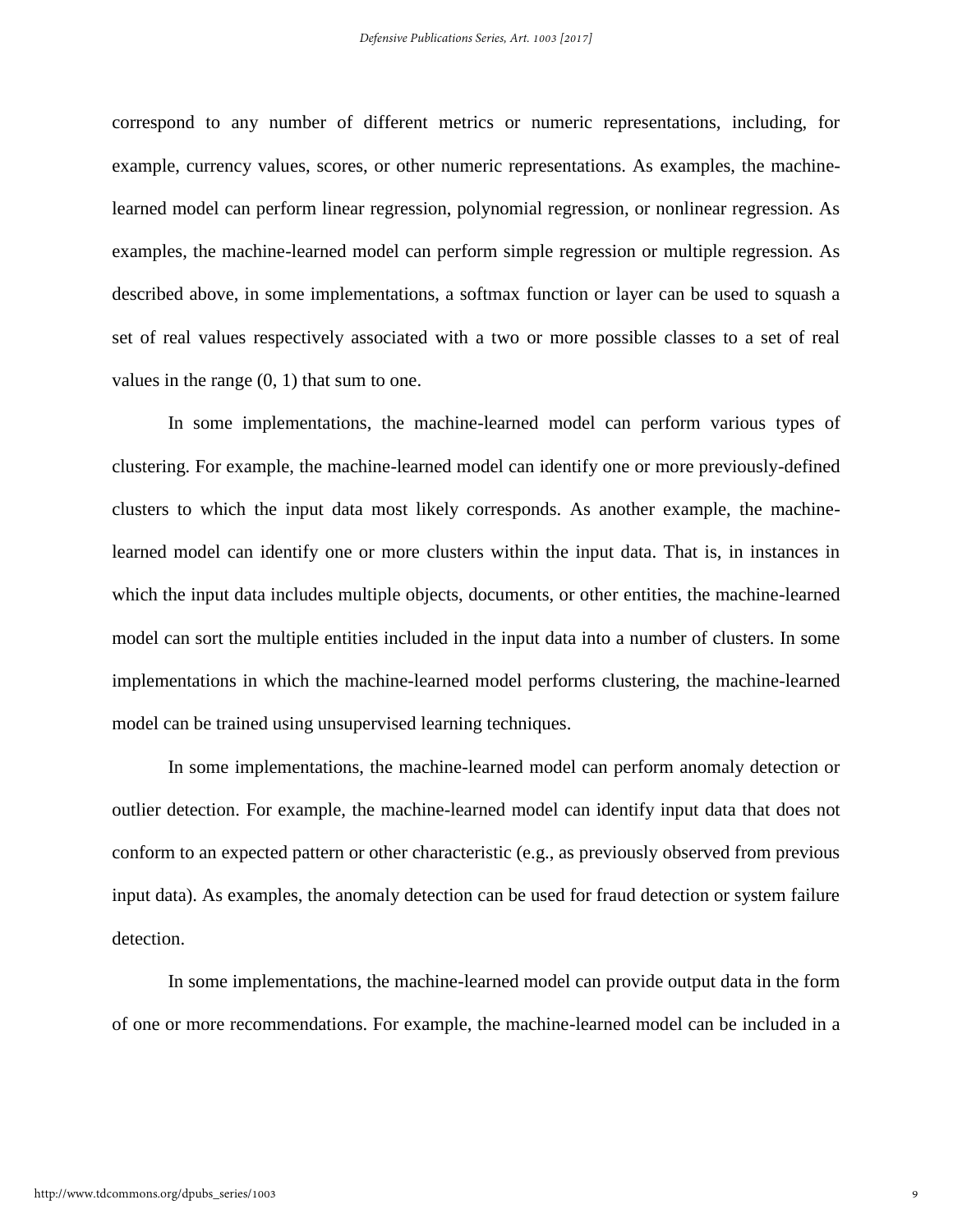recommendation system or engine. As an example, given input data that describes previous outcomes for certain entities (e.g., a score, ranking, or rating indicative of an amount of success or enjoyment), the machine-learned model can output a suggestion or recommendation of one or more additional entities that, based on the previous outcomes, are expected to have a desired outcome (e.g., elicit a score, ranking, or rating indicative of success or enjoyment). As one example, given input data descriptive of a number of products purchased or rated highly by a user, a recommendation system can output a suggestion or recommendation of an additional product that the user might enjoy or wish to purchase.

In some implementations, the machine-learned model can act as an agent within an environment. For example, the machine-learned model can be trained using reinforcement learning, which will be discussed in further detail below.

In some implementations, the machine-learned model can be a parametric model while, in other implementations, the machine-learned model can be a non-parametric model. In some implementations, the machine-learned model can be a linear model while, in other implementations, the machine-learned model can be a non-linear model.

As described above, the machine-learned model can be or include one or more of various different types of machine-learned models. Examples of such different types of machine-learned models are provided below for illustration. One or more of the example models described below can be used (e.g., combined) to provide the output data in response to the input data. Additional models beyond the example models provided below can be used as well.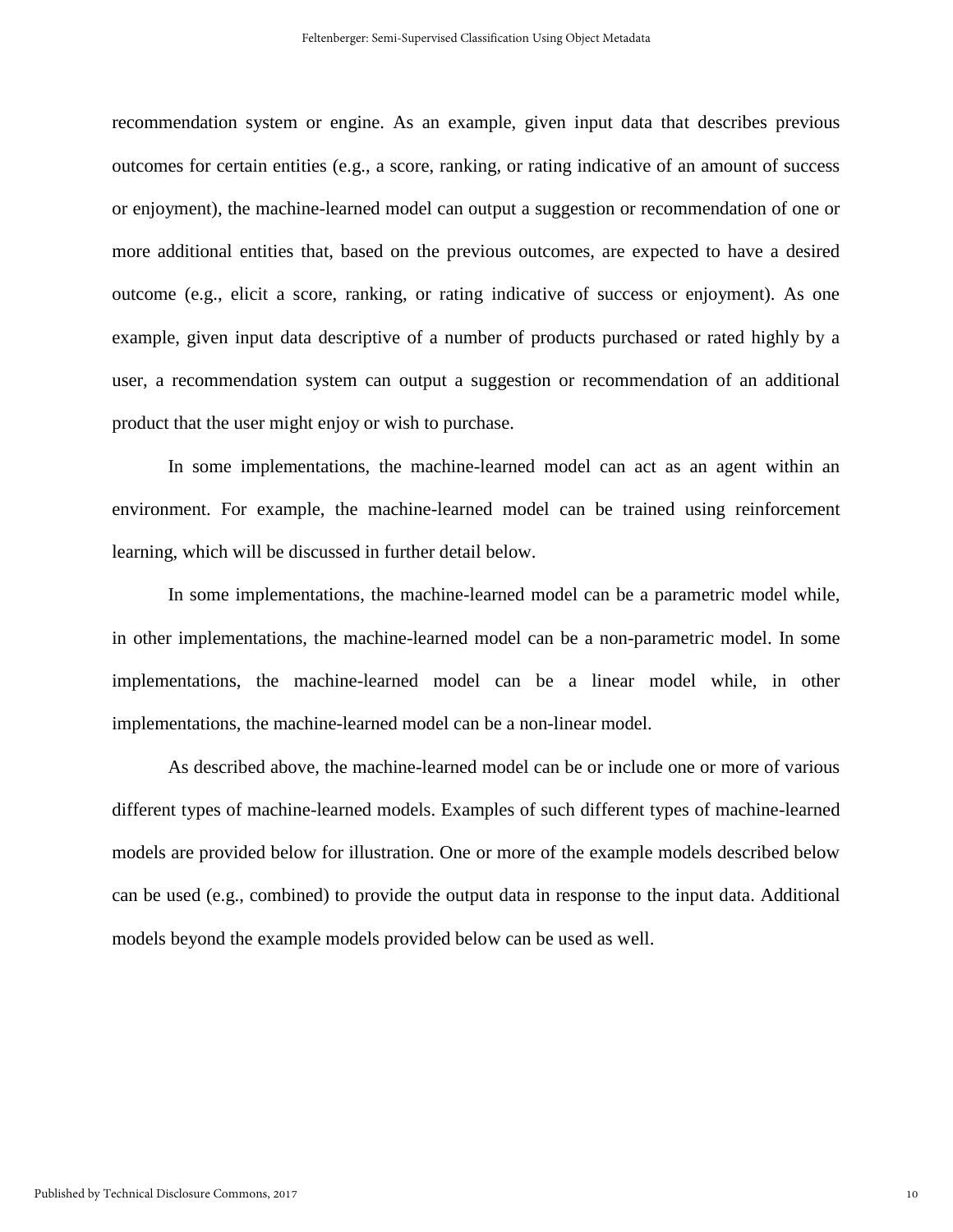In some implementations, the machine-learned model can be or include one or more classifier models such as, for example, linear classification models; quadratic classification models; etc.

In some implementations, the machine-learned model can be or include one or more regression models such as, for example, simple linear regression models; multiple linear regression models; logistic regression models; stepwise regression models; multivariate adaptive regression splines; locally estimated scatterplot smoothing models; etc.

In some implementations, the machine-learned model can be or include one or more decision tree-based models such as, for example, classification and/or regression trees; iterative dichotomiser 3 decision trees; C4.5 decision trees; chi-squared automatic interaction detection decision trees; decision stumps; conditional decision trees; etc.

In some implementations, the machine-learned model can be or include one or more kernel machines. In some implementations, the machine-learned model can be or include one or more support vector machines.

In some implementations, the machine-learned model can be or include one or more instance-based learning models such as, for example, learning vector quantization models; selforganizing map models; locally weighted learning models; etc.

In some implementations, the machine-learned model can be or include one or more nearest neighbor models such as, for example, k-nearest neighbor classifications models; knearest neighbors regression models; etc.

In some implementations, the machine-learned model can be or include one or more Bayesian models such as, for example, naïve Bayes models; Gaussian naïve Bayes models;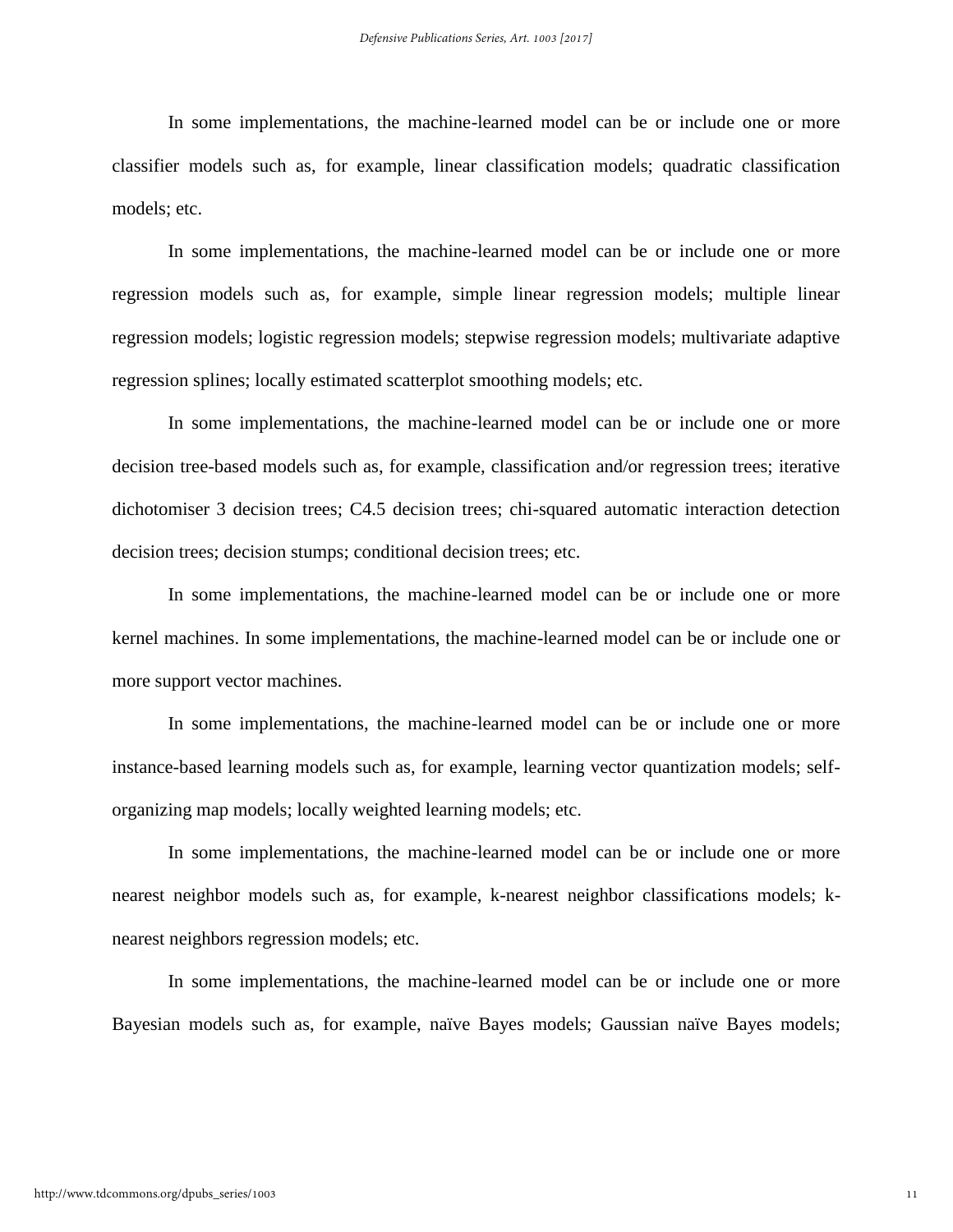multinomial naïve Bayes models; averaged one-dependence estimators; Bayesian networks; Bayesian belief networks; hidden Markov models; etc.

In some implementations, the machine-learned model can be or include one or more artificial neural networks (also referred to simply as neural networks). A neural network can include a group of connected nodes, which also can be referred to as neurons or perceptrons. A neural network can be organized into one or more layers. Neural networks that include multiple layers can be referred to as "deep" networks. A deep network can include an input layer, an output layer, and one or more hidden layers positioned between the input layer and the output layer. The nodes of the neural network can be connected or non-fully connected.

In some implementations, the machine-learned model can be or include one or more feed forward neural networks. In feed forward networks, the connections between nodes do not form a cycle. For example, each connection can connect a node from an earlier layer to a node from a later layer.

In some instances, the machine-learned model can be or include one or more recurrent neural networks. In some instances, at least some of the nodes of a recurrent neural network can form a cycle. Recurrent neural networks can be especially useful for processing input data that is sequential in nature. In particular, in some instances, a recurrent neural network can pass or retain information from a previous portion of the input data sequence to a subsequent portion of the input data sequence through the use of recurrent or directed cyclical node connections.

As one example, sequential input data can include time-series data (e.g., sensor data versus time or imagery captured at different times). For example, a recurrent neural network can analyze sensor data versus time to detect or predict a swipe direction, to perform handwriting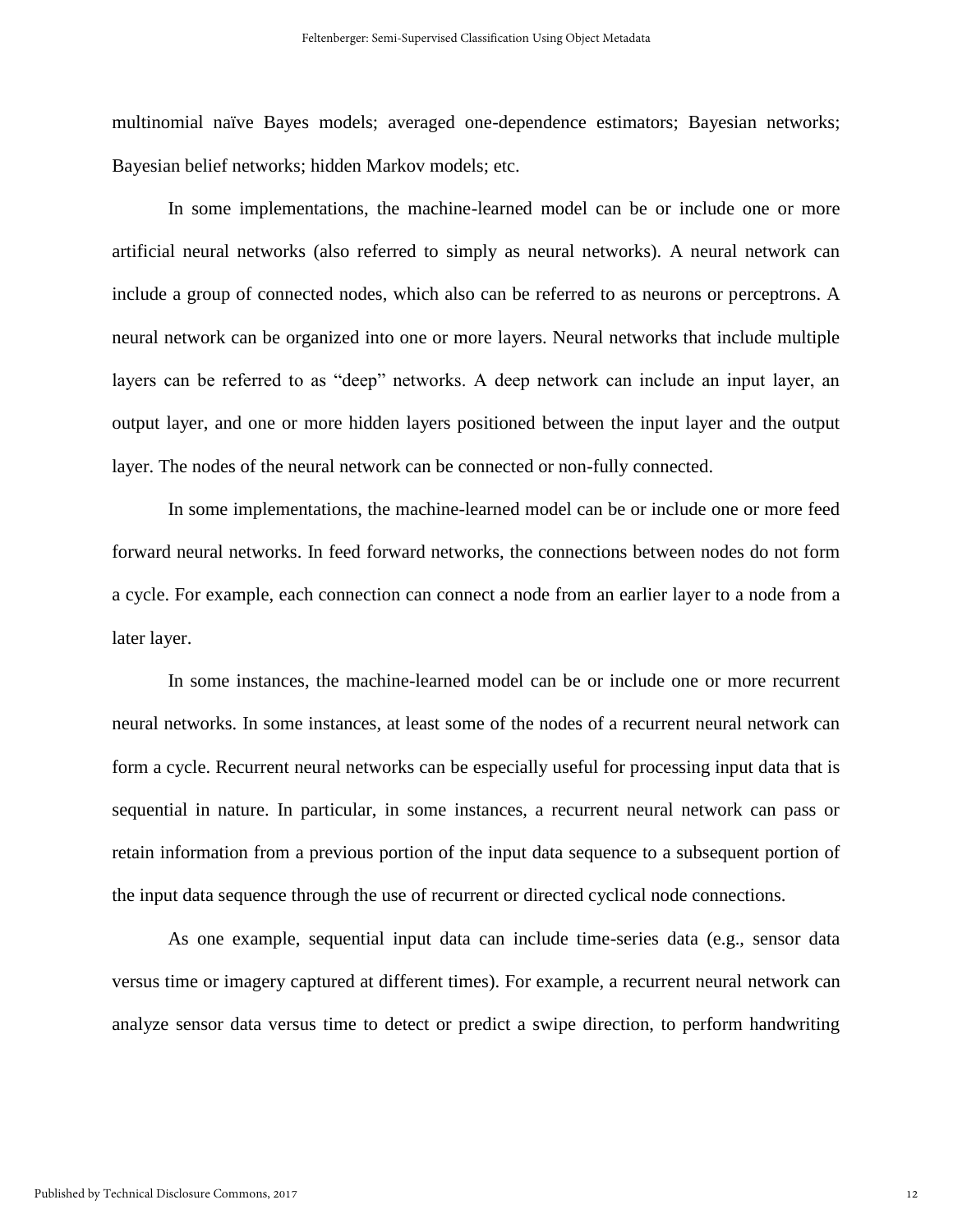recognition, etc. As another example, sequential input data can include words in a sentence (e.g., for natural language processing, speech detection or processing, etc.); notes in a musical composition; sequential actions taken by a user (e.g., to detect or predict sequential application usage); sequential object states; etc.

Example recurrent neural networks include long short-term (LSTM) recurrent neural networks; gated recurrent units; bi-direction recurrent neural networks; continuous time recurrent neural networks; neural history compressors; echo state networks; Elman networks; Jordan networks; recursive neural networks; Hopfield networks; fully recurrent networks; sequence-tosequence configurations; etc.

In some implementations, the machine-learned model can be or include one or more convolutional neural networks. In some instances, a convolutional neural network can include one or more convolutional layers that perform convolutions over input data using learned filters. Filters can also be referred to as kernels. Convolutional neural networks can be especially useful for vision problems such as when the input data includes imagery such as still images or video. However, convolutional neural networks can also be applied for natural language processing.

In some implementations, the machine-learned model can be or include one or more generative networks such as, for example, generative adversarial networks. Generative networks can be used to generate new data such as new images or other content.

In some implementations, the machine-learned model can be or include an autoencoder. In some instances, the aim of an autoencoder is to learn a representation (e.g., a lowerdimensional encoding) for a set of data, typically for the purpose of dimensionality reduction. For example, in some instances, an autoencoder can seek to encode the input data and then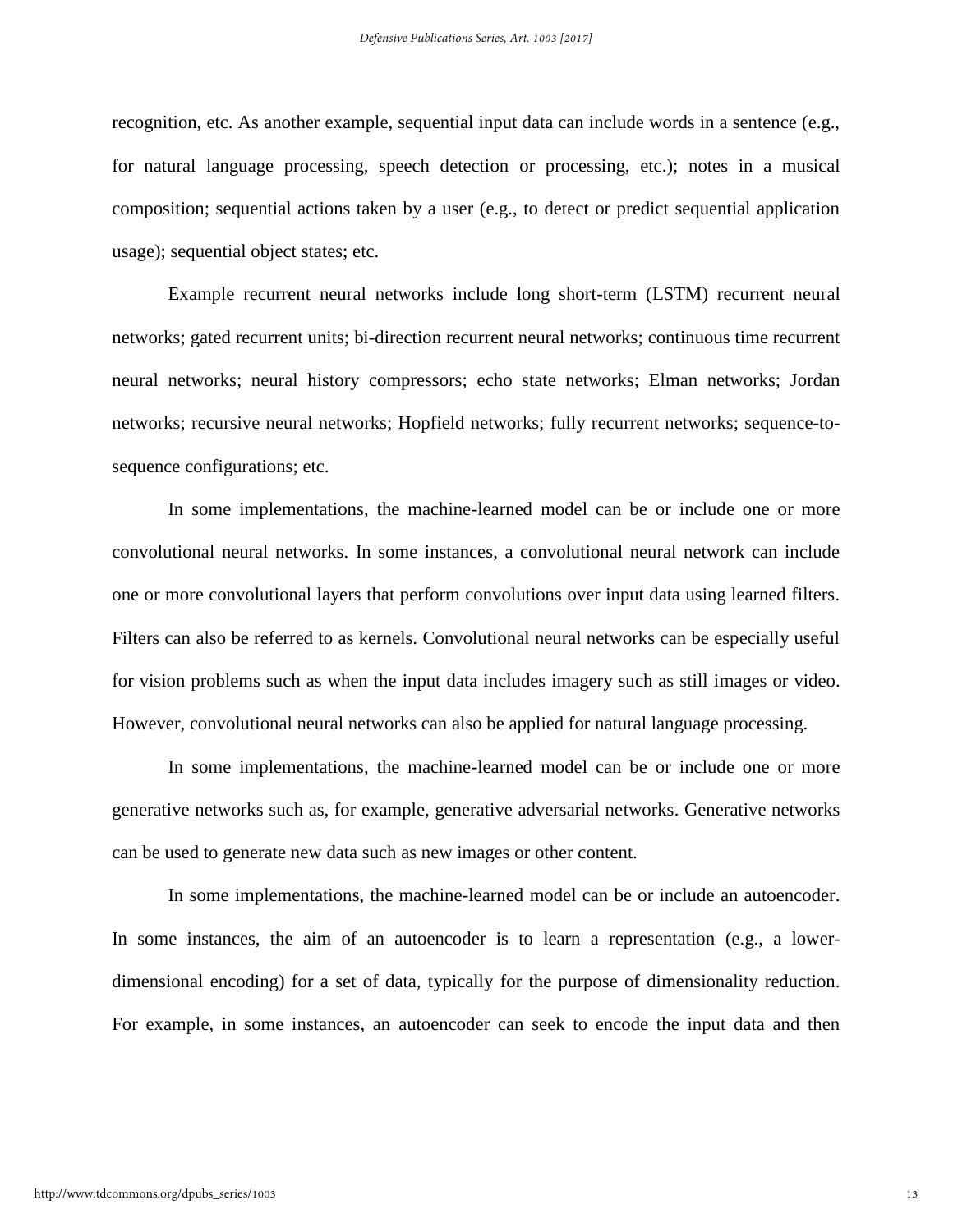provide output data that reconstructs the input data from the encoding. Recently, the autoencoder concept has become more widely used for learning generative models of data. In some instances, the autoencoder can include additional losses beyond reconstructing the input data.

In some implementations, the machine-learned model can be or include one or more other forms of artificial neural networks such as, for example, deep Boltzmann machines; deep belief networks; stacked autoencoders; etc. Any of the neural networks described herein can be combined (e.g., stacked) to form more complex networks.

In some implementations, one or more neural networks can be used to provide an embedding based on the input data. For example, the embedding can be a representation of knowledge abstracted from the input data into one or more learned dimensions. In some instances, embeddings can be a useful source for identifying related entities. In some instances embeddings can be extracted from the output of the network, while in other instances embeddings can be extracted from any hidden node or layer of the network (e.g., a close to final but not final layer of the network). Embeddings can be useful for performing auto suggest next video, product suggestion, entity or object recognition, etc. In some instances, embeddings be useful inputs for downstream models. For example, embeddings can be useful to generalize input data (e.g., search queries) for a downstream model or processing system.

In some implementations, the machine-learned model can include one or more clustering models such as, for example, k-means clustering models; k-medians clustering models; expectation maximization models; hierarchical clustering models; etc.

In some implementations, the machine-learned model can perform one or more dimensionality reduction techniques such as, for example, principal component analysis; kernel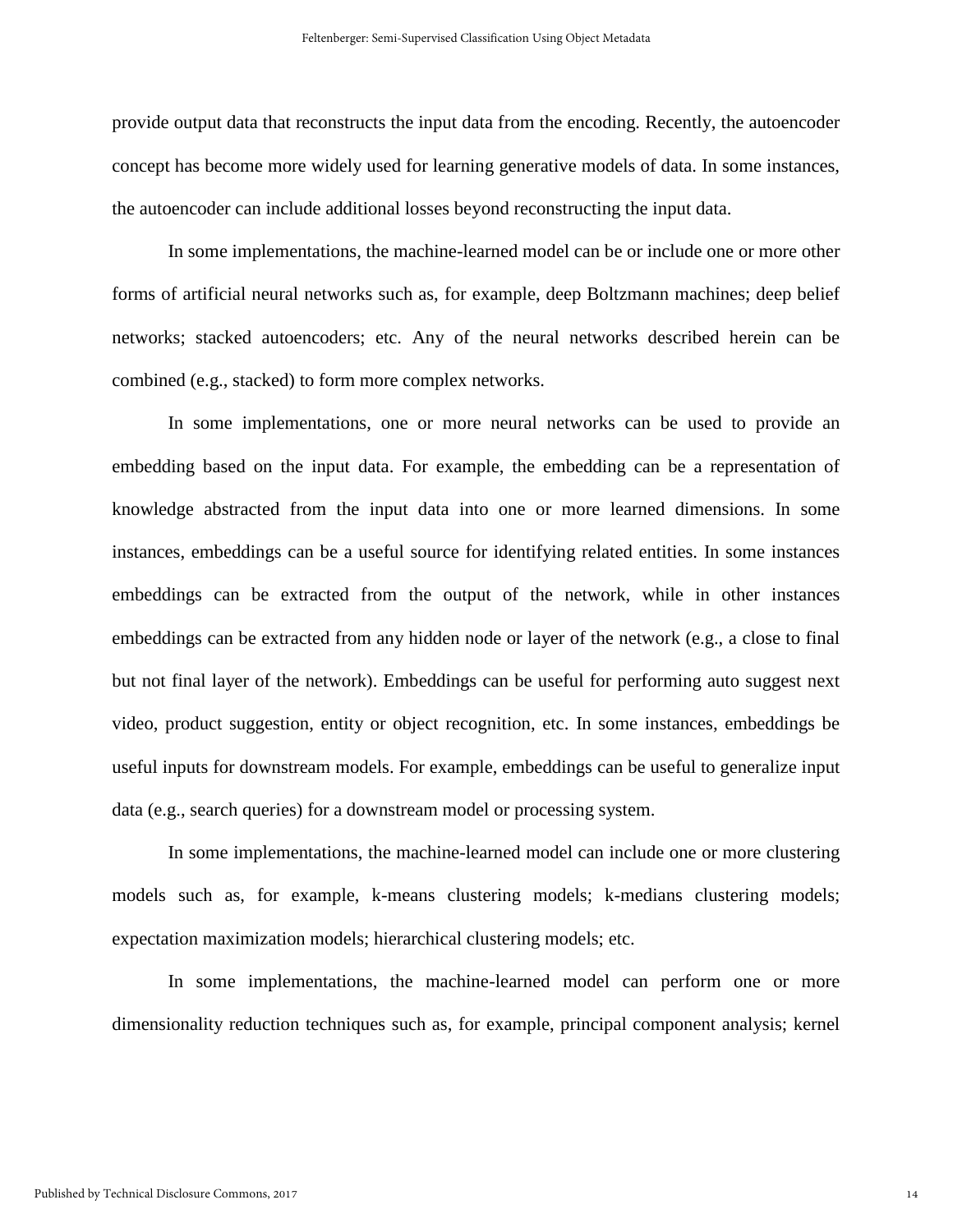principal component analysis; graph-based kernel principal component analysis; principal component regression; partial least squares regression; Sammon mapping; multidimensional scaling; projection pursuit; linear discriminant analysis; mixture discriminant analysis; quadratic discriminant analysis; generalized discriminant analysis; flexible discriminant analysis; autoencoding; etc.

In some implementations, the machine-learned model can perform or be subjected to one or more reinforcement learning techniques such as Markov decision processes; dynamic programming; Q functions or Q-learning; value function approaches; deep Q-networks; differentiable neural computers; asynchronous advantage actor-critics; deterministic policy gradient; etc.

In some implementations, the machine-learned model can be an autoregressive model. In some instances, an autoregressive model can specify that the output data depends linearly on its own previous values and on a stochastic term. In some instances, an autoregressive model can take the form of a stochastic difference equation. One example autoregressive model is WaveNet, which is a generative model for raw audio.

In some implementations, the machine-learned model can include or form part of a multiple model ensemble. As one example, bootstrap aggregating can be performed, which can also be referred to as "bagging." In bootstrap aggregating, a training dataset is split into a number of subsets (e.g., through random sampling with replacement) and a plurality of models are respectively trained on the number of subsets. At inference time, respective outputs of the plurality of models can be combined (e.g., through averaging, voting, or other techniques) and used as the output of the ensemble.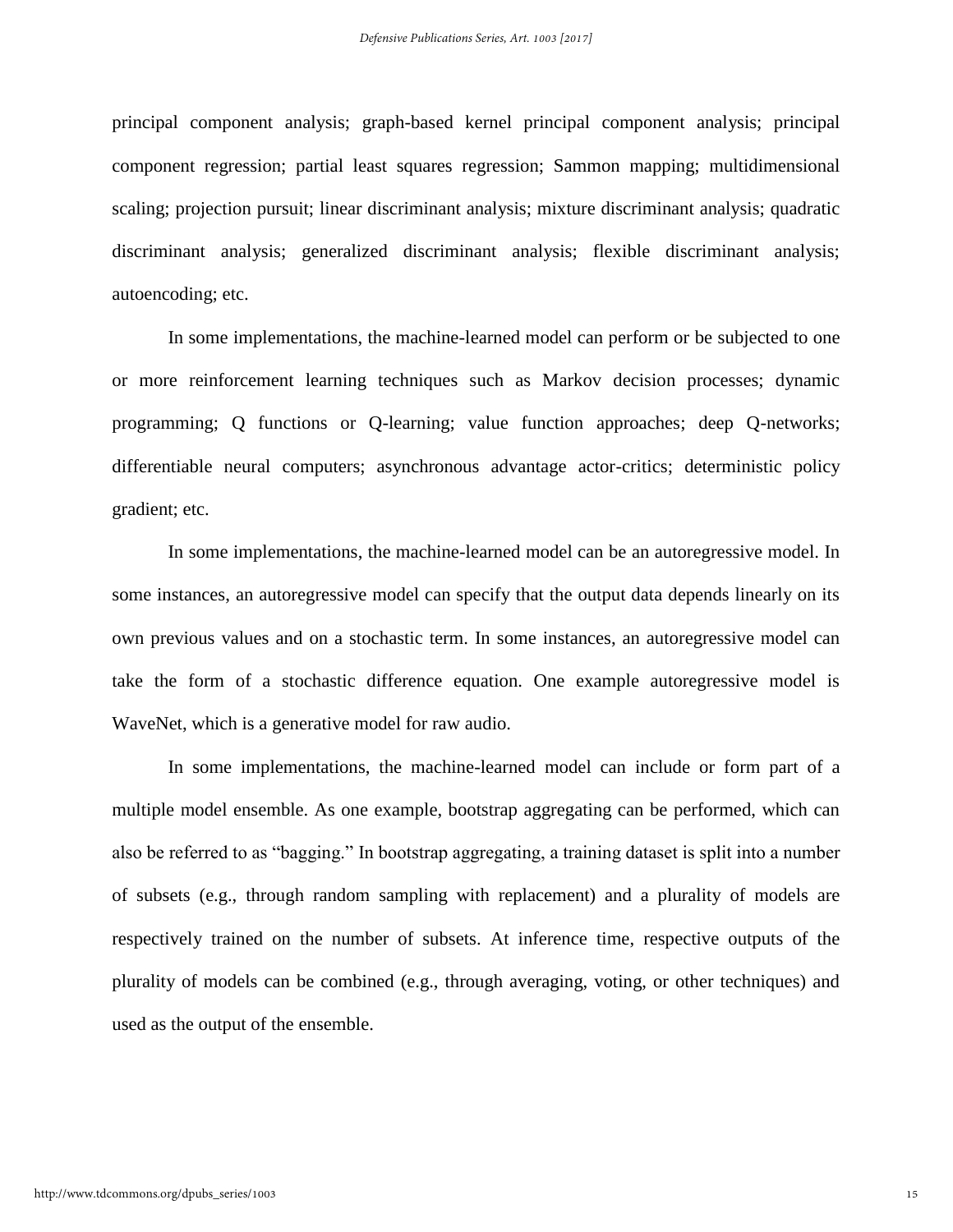One example model ensemble is a random forest, which can also be referred to as a random decision forest. Random forests are an ensemble learning method for classification, regression, and other tasks. Random forests are generated by producing a plurality of decision trees at training time. In some instances, at inference time, the class that is the mode of the classes (classification) or the mean prediction (regression) of the individual trees can be used as the output of the forest. Random decision forests can correct for decision trees' tendency to overfit their training set.

Another example ensemble technique is stacking, which can, in some instances, be referred to as stacked generalization. Stacking includes training a combiner model to blend or otherwise combine the predictions of several other machine-learned models. Thus, a plurality of machine-learned models (e.g., of same or different type) can be trained based on training data. In addition, a combiner model can be trained to take the predictions from the other machine-learned models as inputs and, in response, produce a final inference or prediction. In some instances, a single-layer logistic regression model can be used as the combiner model.

Another example ensemble technique is boosting. Boosting can include incrementally building an ensemble by iteratively training weak models and then adding to a final strong model. For example, in some instances, each new model can be trained to emphasize the training examples that previous models misinterpreted (e.g., misclassified). For example, a weight associated with each of such misinterpreted examples can be increased. One common implementation of boosting is AdaBoost, which can also be referred to as Adaptive Boosting. Other example boosting techniques include LPBoost; TotalBoost; BrownBoost; xgboost; MadaBoost, LogitBoost, gradient boosting; etc.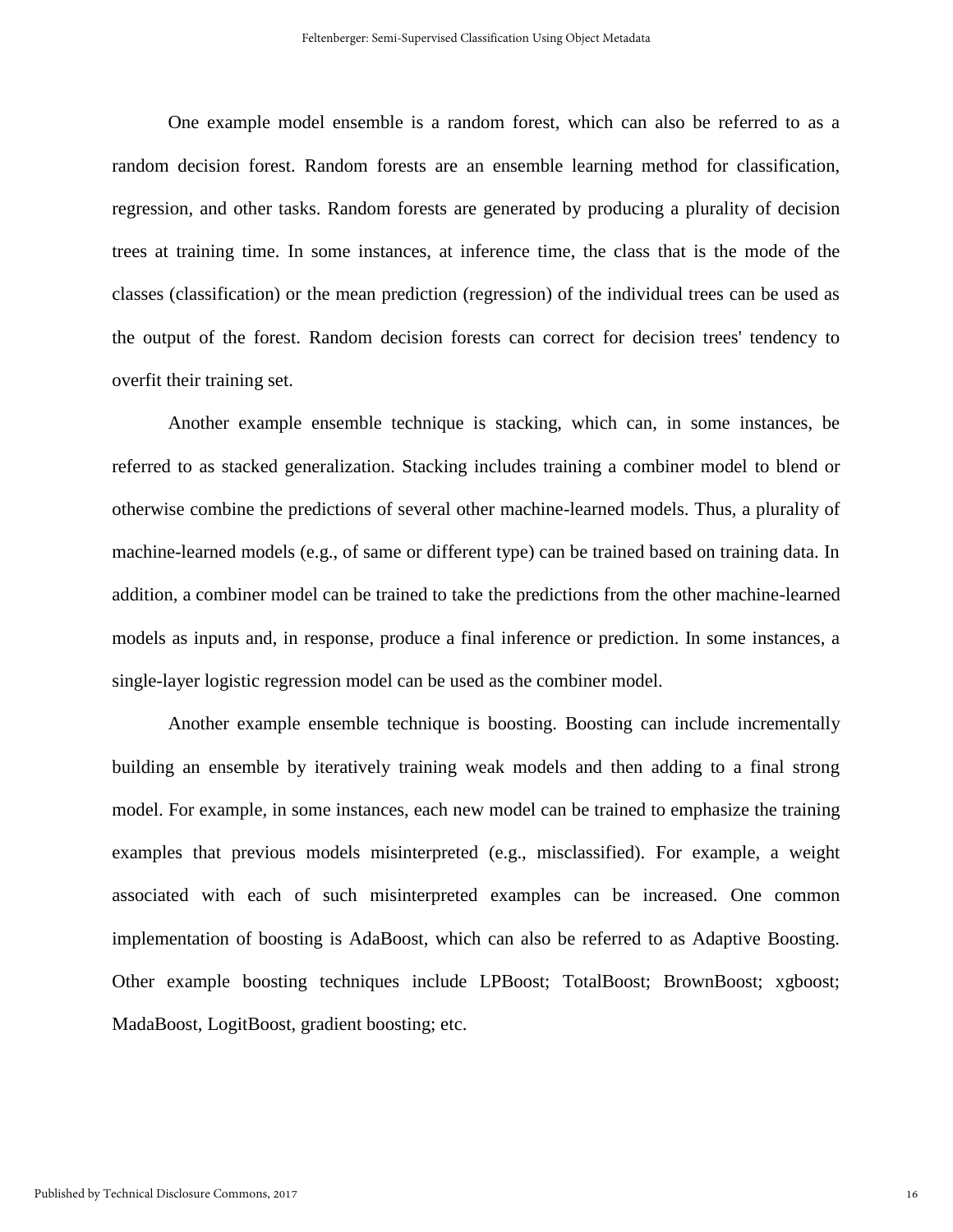Furthermore, any of the models described above (e.g., regression models and artificial neural networks) can be combined to form an ensemble. As an example, an ensemble can include a top level machine-learned model or a heuristic function to combine and/or weight the outputs of the models that form the ensemble.

In some implementations, multiple machine-learned models (e.g., that form an ensemble) can be linked and trained jointly (e.g., through backpropagation of errors sequentially through the model ensemble). However, in some implementations, only a subset (e.g., one) of the jointly trained models is used for inference.

In some implementations, the machine-learned model can be used to preprocess the input data for subsequent input into another model. For example, the machine-learned model can perform dimensionality reduction techniques and embeddings (e.g., matrix factorization, principal components analysis, singular value decomposition, word2vec/GLOVE, and/or related approaches); clustering; and even classification and regression for downstream consumption. Many of these techniques have been discussed above and will be further discussed below.

Referring again to Figure 1, and as discussed above, the machine-learned model can be trained or otherwise configured to receive the input data and, in response, provide the output data. The input data can include different types, forms, or variations of input data. As examples, in various implementations, the input data can include object data and/or metadata from a data object. The data object can be, for example, a document (e.g. a text document), image, video, graph (e.g. knowledge graph), webpage, patent, or other suitable type of data object. The object may be stored in a digital format, such as in a file, on a website or webpage, in a portable document format, or other suitable format. For example, input data can include embeddings (e.g.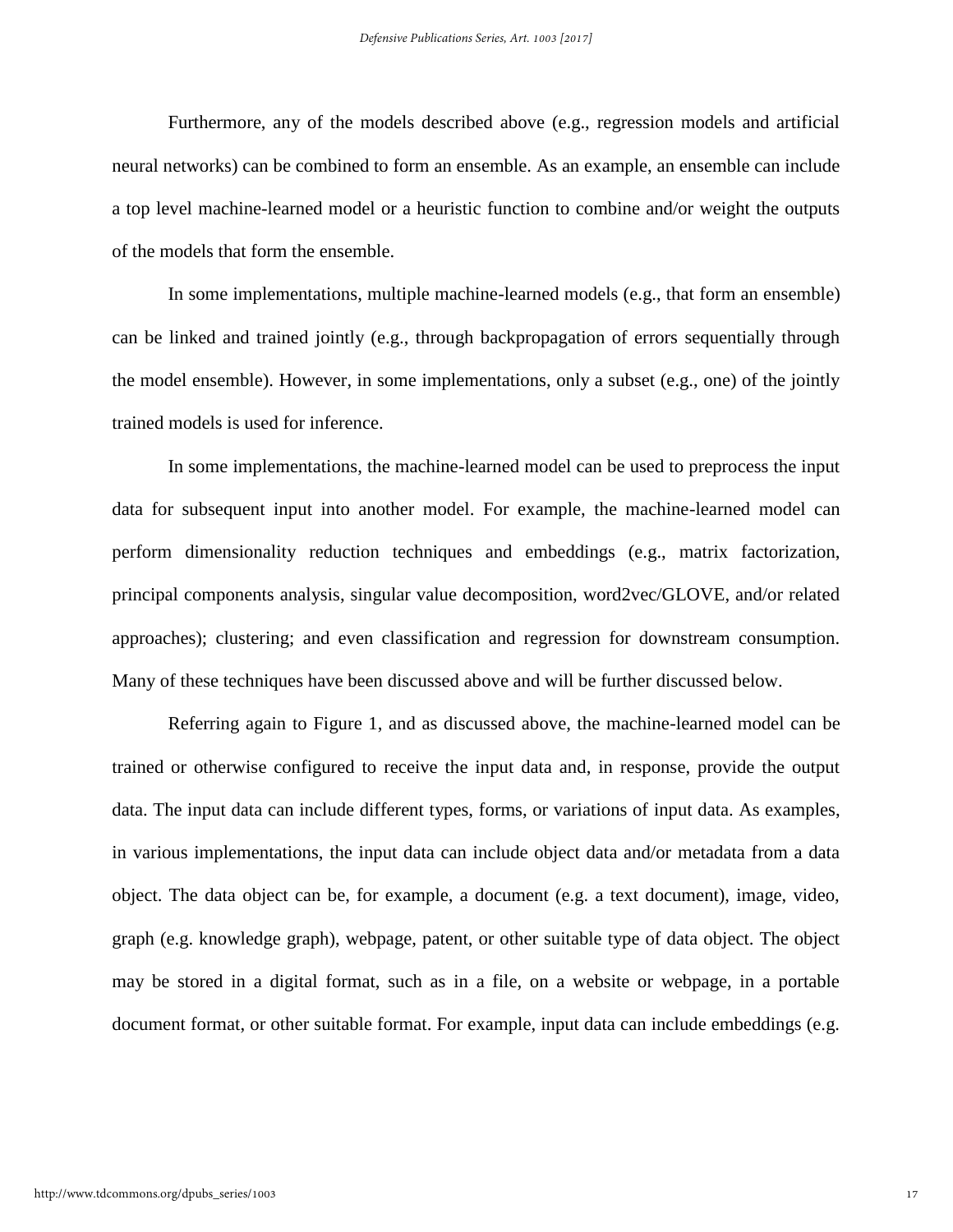Word2Vec embeddings), text data from a document (e.g. a digital representation of text such as ASCII), image data from an image or video, links, citations, known labels, or other metadata, or other suitable input data, or combination thereof.

In some implementations, the machine-learned model can receive and use the input data in its raw form. In some implementations, the raw input data can be preprocessed. Thus, in addition or alternatively to the raw input data, the machine-learned model can receive and use the preprocessed input data.

In some implementations, preprocessing the input data can include extracting one or more additional features from the raw input data. For example, feature extraction techniques can be applied to the input data to generate one or more new, additional features. Example feature extraction techniques include edge detection; corner detection; blob detection; ridge detection; scale-invariant feature transform; motion detection; optical flow; Hough transform; etc.

In some implementations, the extracted features can include or be derived from transformations of the input data into other domains and/or dimensions. As an example, the extracted features can include or be derived from transformations of the input data into the frequency domain. For example, wavelet transformations and/or fast Fourier transforms can be performed on the input data to generate additional features.

In some implementations, the extracted features can include statistics calculated from the input data or certain portions or dimensions of the input data. Example statistics include the mode, mean, maximum, minimum, or other metrics of the input data or portions thereof.

In some implementations, as described above, the input data can be sequential in nature. In some instances, the sequential input data can be generated by sampling or otherwise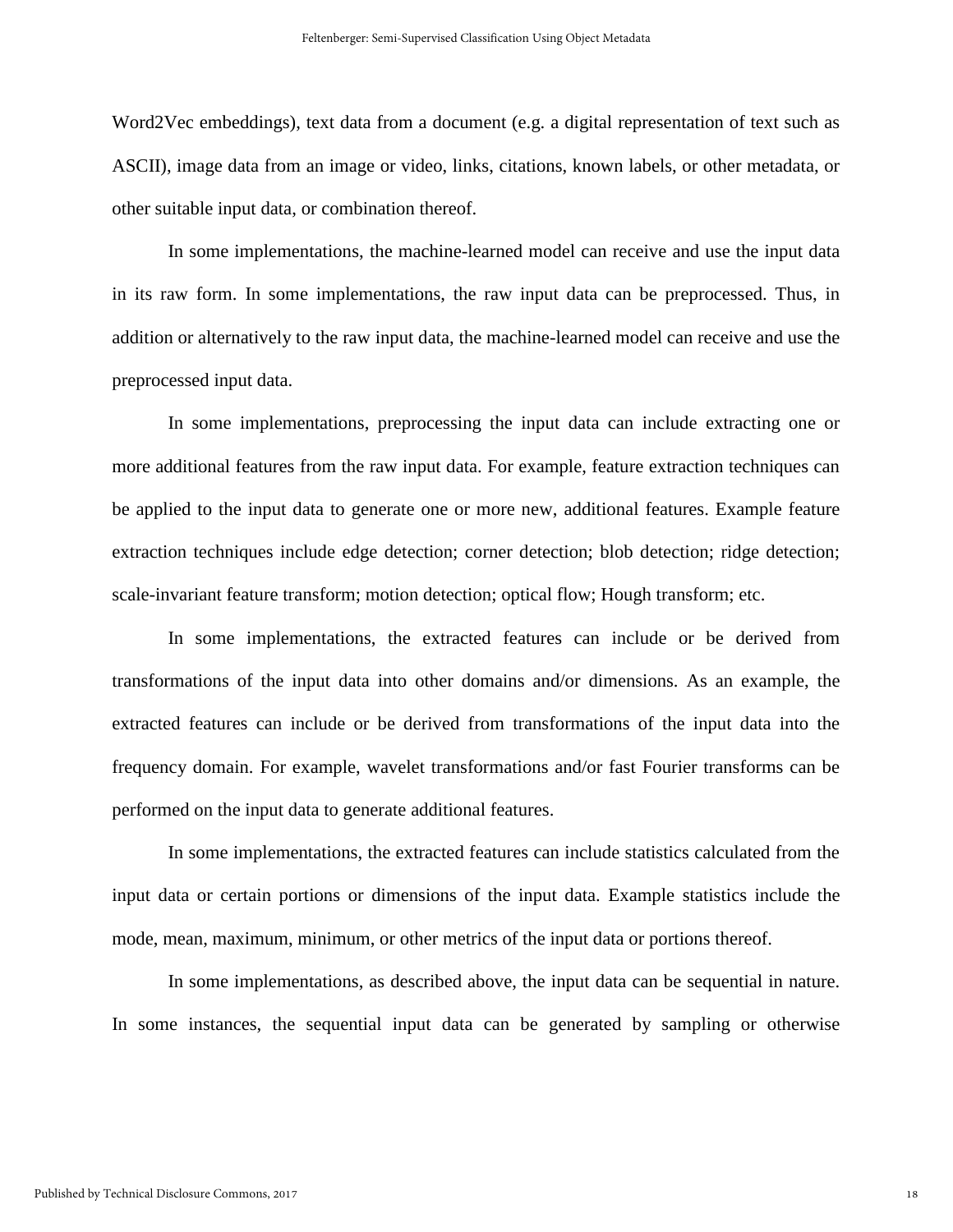segmenting a stream of input data. As one example, frames can be extracted from a video. In some implementations, sequential data can be made non-sequential through summarization.

As another example preprocessing technique, portions of the input data can be imputed. For example, additional synthetic input data can be generated through interpolation and/or extrapolation.

As another example preprocessing technique, some or all of the input data can be scaled, standardized, normalized, generalized, and/or regularized. Example regularization techniques include ridge regression; least absolute shrinkage and selection operator (LASSO); elastic net; least-angle regression; cross-validation; L1 regularization; L2 regularization; etc. As one example, some or all of the input data can be normalized by subtracting the mean across a given dimension's feature values from each individual feature value and then dividing by the standard deviation or other metric.

As another example preprocessing technique, some or all or the input data can be quantized or discretized. As yet another example, qualitative features or variables included in the input data can be converted to quantitative features or variables. For example, one hot encoding can be performed.

In some implementations, dimensionality reduction techniques can be applied to the input data prior to input into the machine-learned model. Several examples of dimensionality reduction techniques are provided above, including, for example, principal component analysis; kernel principal component analysis; graph-based kernel principal component analysis; principal component regression; partial least squares regression; Sammon mapping; multidimensional scaling; projection pursuit; linear discriminant analysis; mixture discriminant analysis; quadratic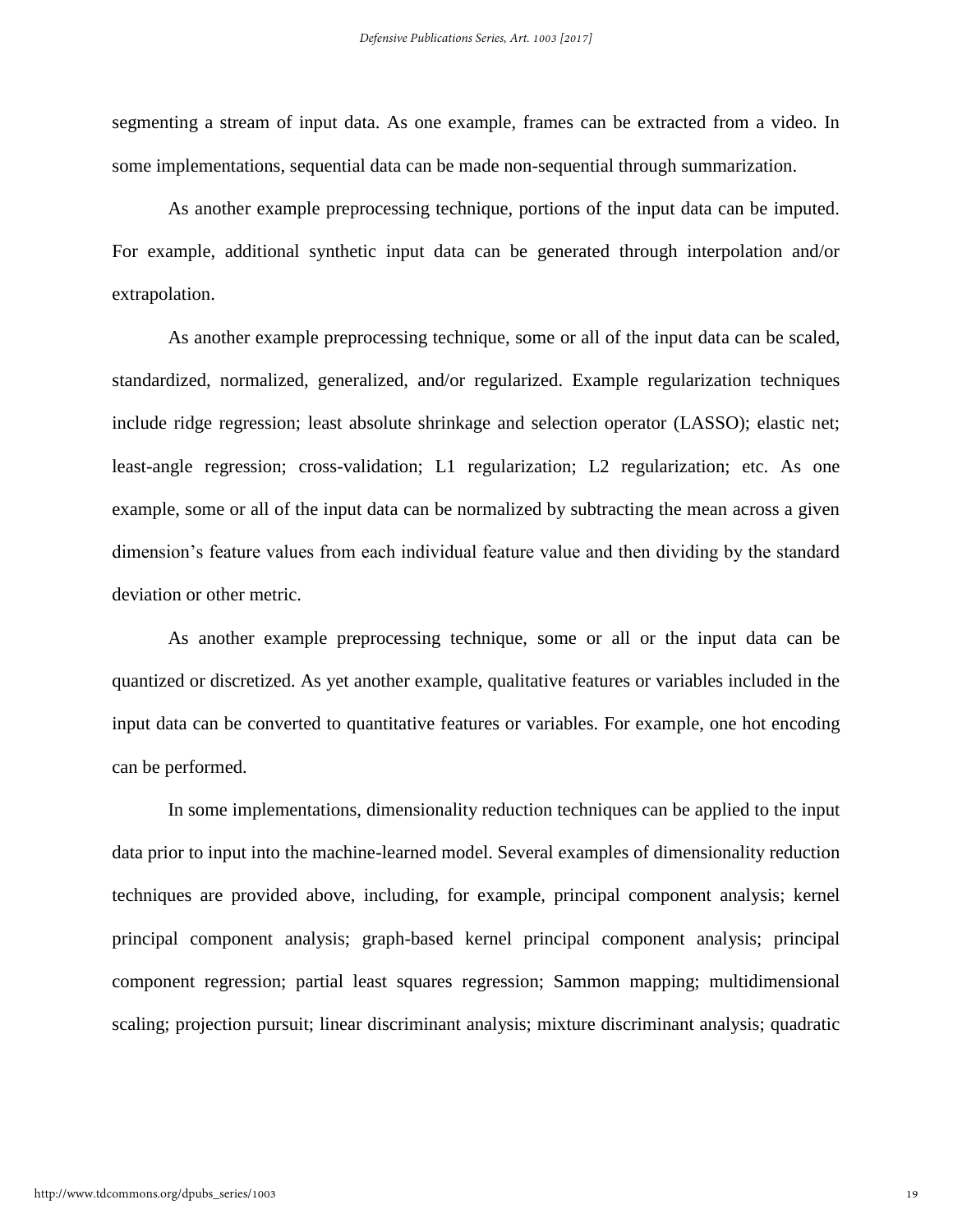discriminant analysis; generalized discriminant analysis; flexible discriminant analysis; autoencoding; etc.

In some implementations, during training, the input data can be intentionally deformed in any number of ways to increase model robustness, generalization, or other qualities. Example techniques to deform the input data include adding noise; changing color, shade, or hue; magnification; segmentation; amplification; etc.

Referring again to Figure 1, in response to receipt of the input data, the machine-learned model can provide the output data. The output data can include different types, forms, or variations of output data. As examples, in various implementations, the output data can include a classification for a data object. For example, the machine-learned model can predict that the object is related to or belongs in a corpus of representative data used to train the machine-learned model. For example, if the machine-learned model is trained using a corpus of representative data about self-driving vehicles and a new object related to self-driving vehicles is provided to the machine-learned model, the machine-learned model can predict that the new object is related to or belongs in the corpus of data about self-driving vehicles. As another example, if the machine-learned model is trained using the same corpus and a new object relating to vacation destinations is provided to the machine-learned model, the machine-learned model can predict that the new object is unrelated to the corpus.

As discussed above, in some implementations, the output data can include various types of classification data (e.g., binary classification, multiclass classification, single label, multilabel, discrete classification, regressive classification, probabilistic classification, etc.) or can include various types of regressive data (e.g., linear regression, polynomial regression, nonlinear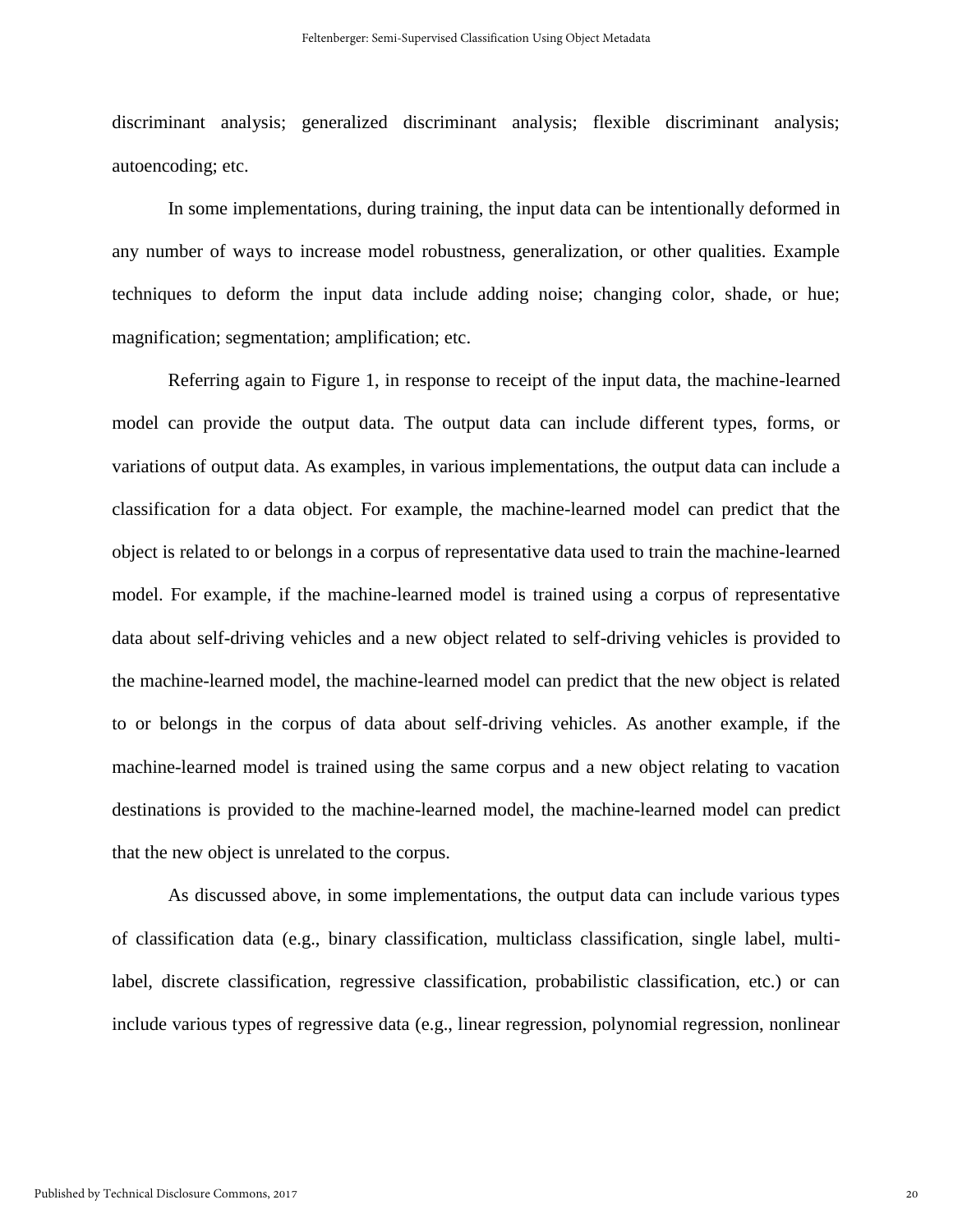regression, simple regression, multiple regression, etc.). In other instances, the output data can include clustering data, anomaly detection data, recommendation data, or any of the other forms of output data discussed above.

In some implementations, the output data can influence downstream processes or decision making. As one example, in some implementations, the output data can be interpreted and/or acted upon by a rules-based regulator.

Thus, the present disclosure provides systems and methods that include or otherwise leverage one or more machine-learned models to classify a data object based on object data and/or metadata associated with the object. Any of the different types or forms of input data described above can be combined with any of the different types or forms of machine-learned models described above to provide any of the different types or forms of output data described above.

The systems and methods of the present disclosure can be implemented by or otherwise executed on one or more computing devices. Example computing devices include user computing devices (e.g., laptops, desktops, and mobile computing devices such as tablets, smartphones, wearable computing devices, etc.); embedded computing devices (e.g., devices embedded within a vehicle, camera, image sensor, industrial machine, satellite, gaming console or controller, or home appliance such as a refrigerator, thermostat, energy meter, home energy manager, smart home assistant, etc.); server computing devices (e.g., database servers, parameter servers, file servers, mail servers, print servers, web servers, game servers, application servers, etc.); dedicated, specialized model processing or training devices; virtual computing devices; other computing devices or computing infrastructure; or combinations thereof.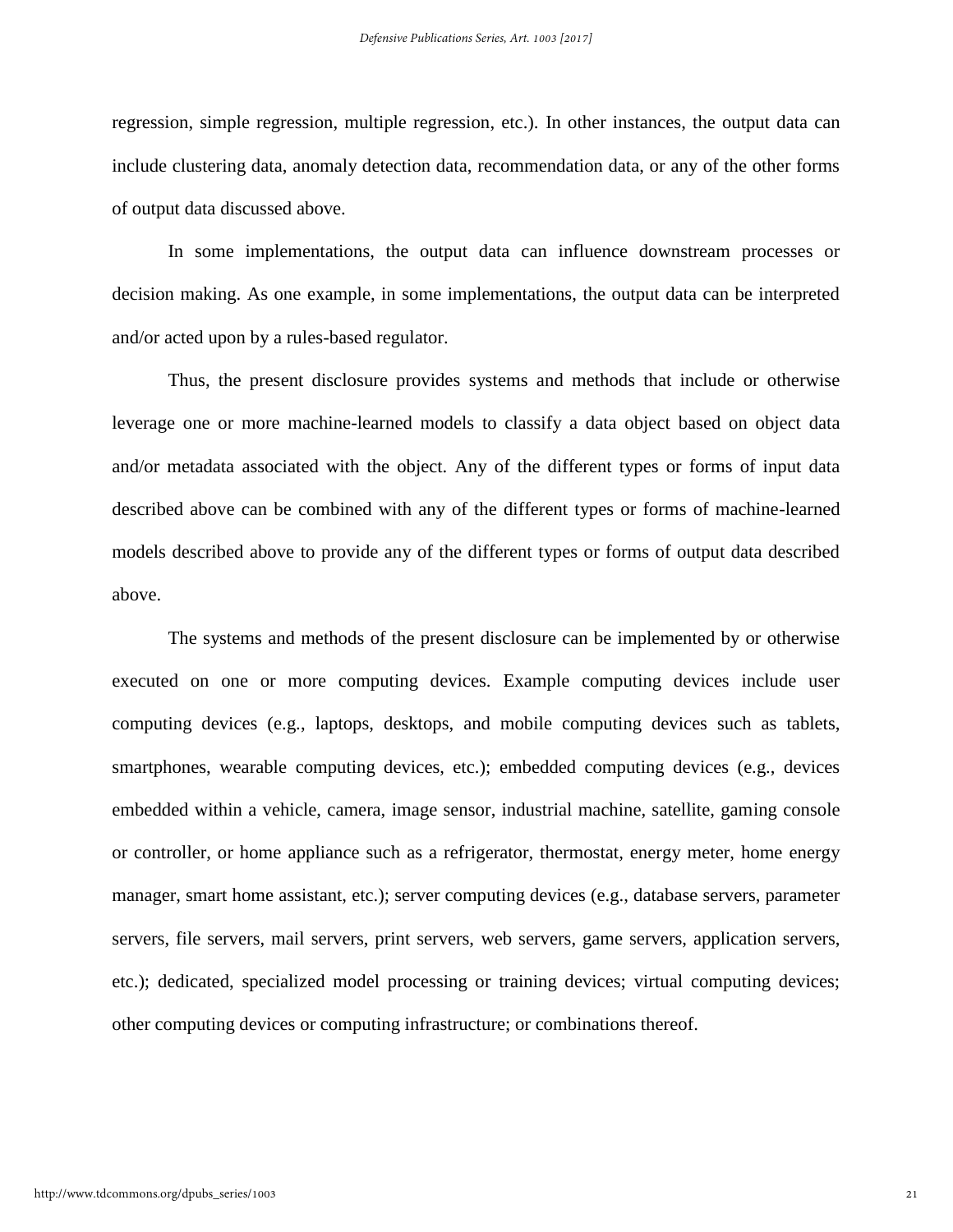Thus, in some implementations, the machine-learned model can be stored at and/or implemented locally by an embedded device or a user computing device such as a mobile device. Output data obtained through local implementation of the machine-learned model at the embedded device or the user computing device can be used to improve performance of the embedded device or the user computing device (e.g., an application implemented by the embedded device or the user computing device). As one example, Figure 2 illustrates a block diagram of an example computing device that stores and implements a machine-learned model locally.

In other implementations, the machine-learned model can be stored at and/or implemented by a server computing device. In some instances, output data obtained through implementation of the machine-learned model at the server computing device can be used to improve other server tasks or can be used by other non-user devices to improve services performed by or for such other non-user devices. For example, the output data can improve other downstream processes performed by the server computing device for a user computing device or embedded computing device. In other instances, output data obtained through implementation of the machine-learned model at the server computing device can be sent to and used by a user computing device, an embedded computing device, or some other client device. For example, the server computing device can be said to perform machine learning as a service. As one example, Figure 3 illustrates a block diagram of an example client computing device that can communicate over a network with an example server computing system that includes a machine-learned model.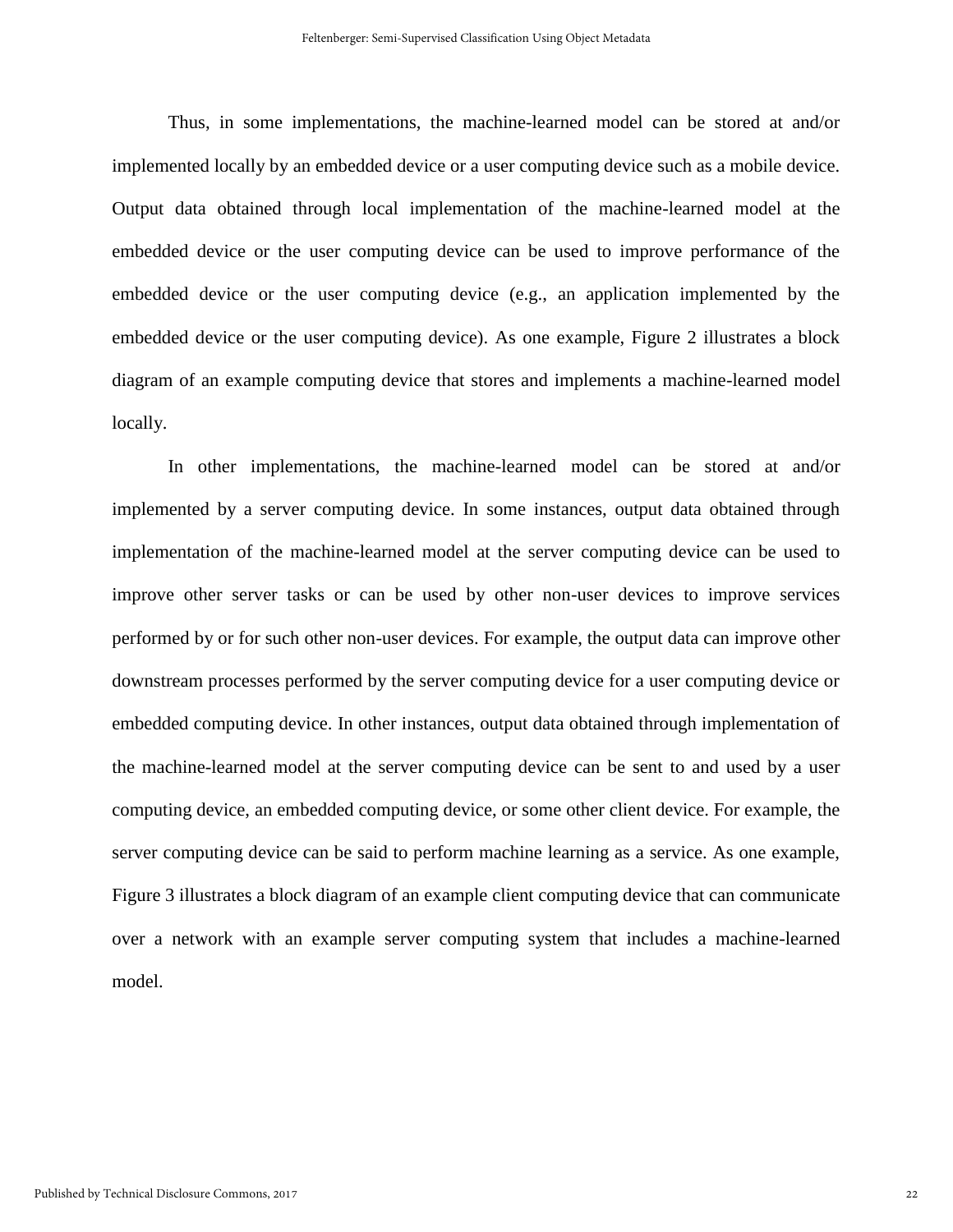In yet other implementations, different respective portions of the machine-learned model can be stored at and/or implemented by some combination of a user computing device; an embedded computing device; a server computing device; etc.

Computing devices can perform graph processing techniques or other machine learning techniques using one or more machine learning platforms, frameworks, and/or libraries, such as, for example, TensorFlow, Caffe/Caffe2, Theano, Torch/PyTorch, MXnet, CNTK, etc.

Computing devices can be distributed at different physical locations and connected via one or more networks. Distributed computing devices can operate according to sequential computing architectures, parallel computing architectures, or combinations thereof. In one example, distributed computing devices can be controlled or guided through use of a parameter server.

In some implementations, multiple instances of the machine-learned model can be parallelized to provide increased processing throughput. For example, the multiple instances of the machine-learned model can be parallelized on a single processing device or computing device or parallelized across multiple processing devices or computing devices.

Each computing device that implements the machine-learned model or other aspects of the present disclosure can include a number of hardware components that enable performance of the techniques described herein. For example, each computing device can include one or more memory devices that store some or all of the machine-learned model. For example, the machinelearned model can be a structured numerical representation that is stored in memory. The one or more memory devices can also include instructions for implementing the machine-learned model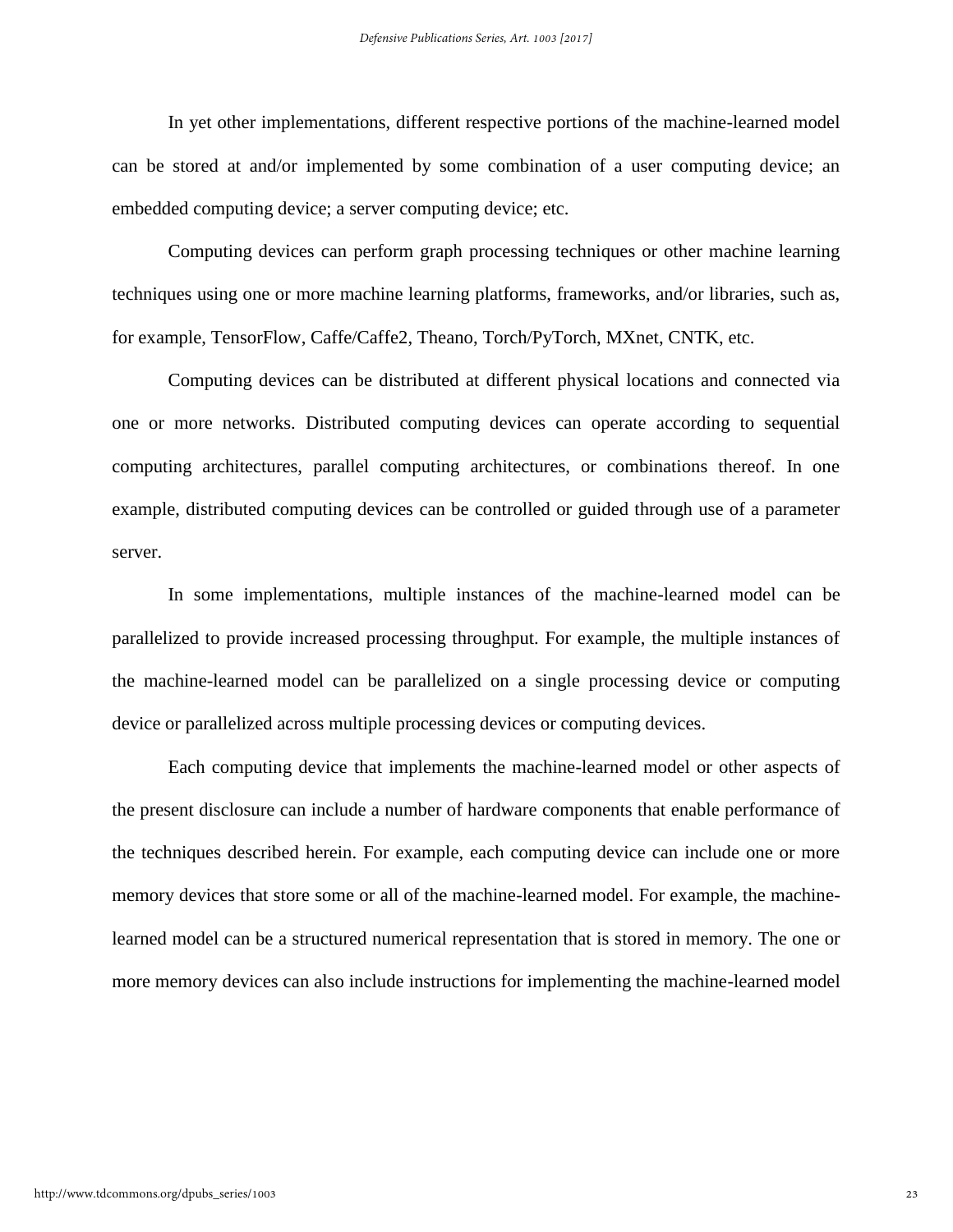or performing other operations. Example memory devices include RAM, ROM, EEPROM, EPROM, flash memory devices, magnetic disks, etc., and combinations thereof.

Each computing device can also include one or more processing devices that implement some or all of the machine-learned model and/or perform other related operations. Example processing devices include one or more of: a central processing unit (CPU); a visual processing unit (VPU); a graphics processing unit (GPU); a tensor processing unit (TPU); a neural processing unit (NPU); a neural processing engine; a core of a CPU, VPU, GPU, TPU, NPU or other processing device; an application specific integrated circuit (ASIC); a field programmable gate array (FPGA); a co-processor; a controller; or combinations of the processing devices described above. Processing devices can be embedded within other hardware components such as, for example, an image sensor, accelerometer, etc.

Hardware components (e.g., memory devices and/or processing devices) can be spread across multiple physically distributed computing devices and/or virtually distributed computing systems.

In some implementations, the machine-learned models described herein can be trained at a training computing system and then provided for storage and/or implementation at one or more computing devices, as described above. For example, a model trainer can be located at the training computing system. The training computing system can be included in or separate from the one or more computing devices that implement the machine-learned model. As one example, Figure 4 illustrates a block diagram of an example computing device in communication with an example training computing system that includes a model trainer.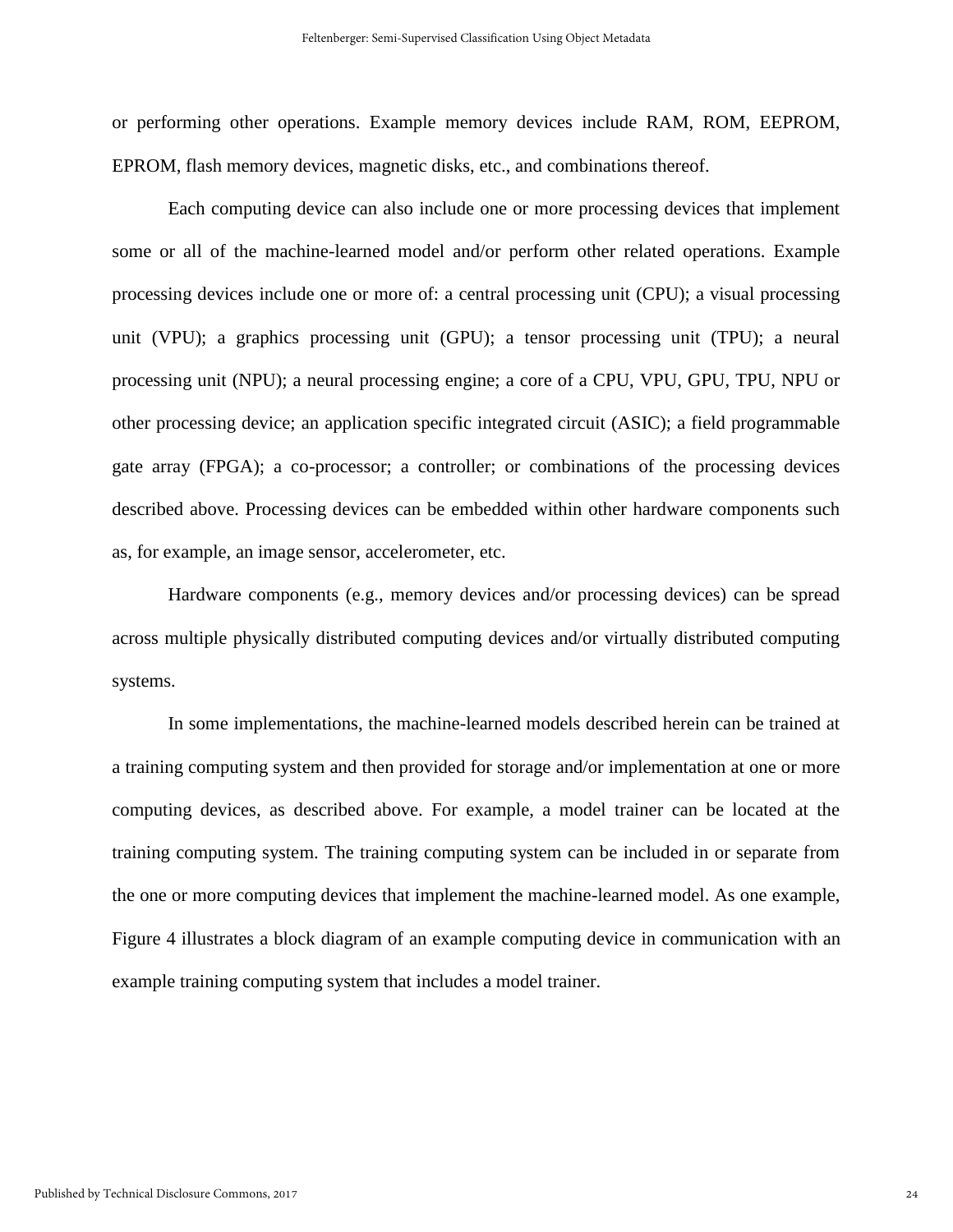In some implementations, the model can be trained in an offline fashion or an online fashion. In offline training (also known as batch learning), a model is trained on the entirety of a static set of training data. In online learning, the model is continuously trained (or re-trained) as new training data becomes available (e.g., while the model is used to perform inference).

In some implementations, the model trainer can perform centralized training of the machine-learned models (e.g., based on a centrally stored dataset). In other implementations, decentralized training techniques such as distributed training, federated learning, or the like can be used to train, update, or personalize the machine-learned models.

The machine-learned models described herein can be trained according to one or more of various different training types or techniques. For example, in some implementations, the machine-learned models can be trained using supervised learning, in which the machine-learned model is trained on a training dataset that includes instances or examples that have labels. The labels can be manually applied by experts, generated through crowd-sourcing, or provided by other techniques (e.g., by physics-based or complex mathematical models). In some implementations, if the user has provided consent, the training examples can be provided by the user computing device. In some implementations, this process can be referred to as personalizing the model.

As one example, Figure 5 illustrates a block diagram of an example training process in which a machine-learned model is trained on training data that includes example input data that has labels. Training processes other than the example process depicted in Figure 5 can be used as well.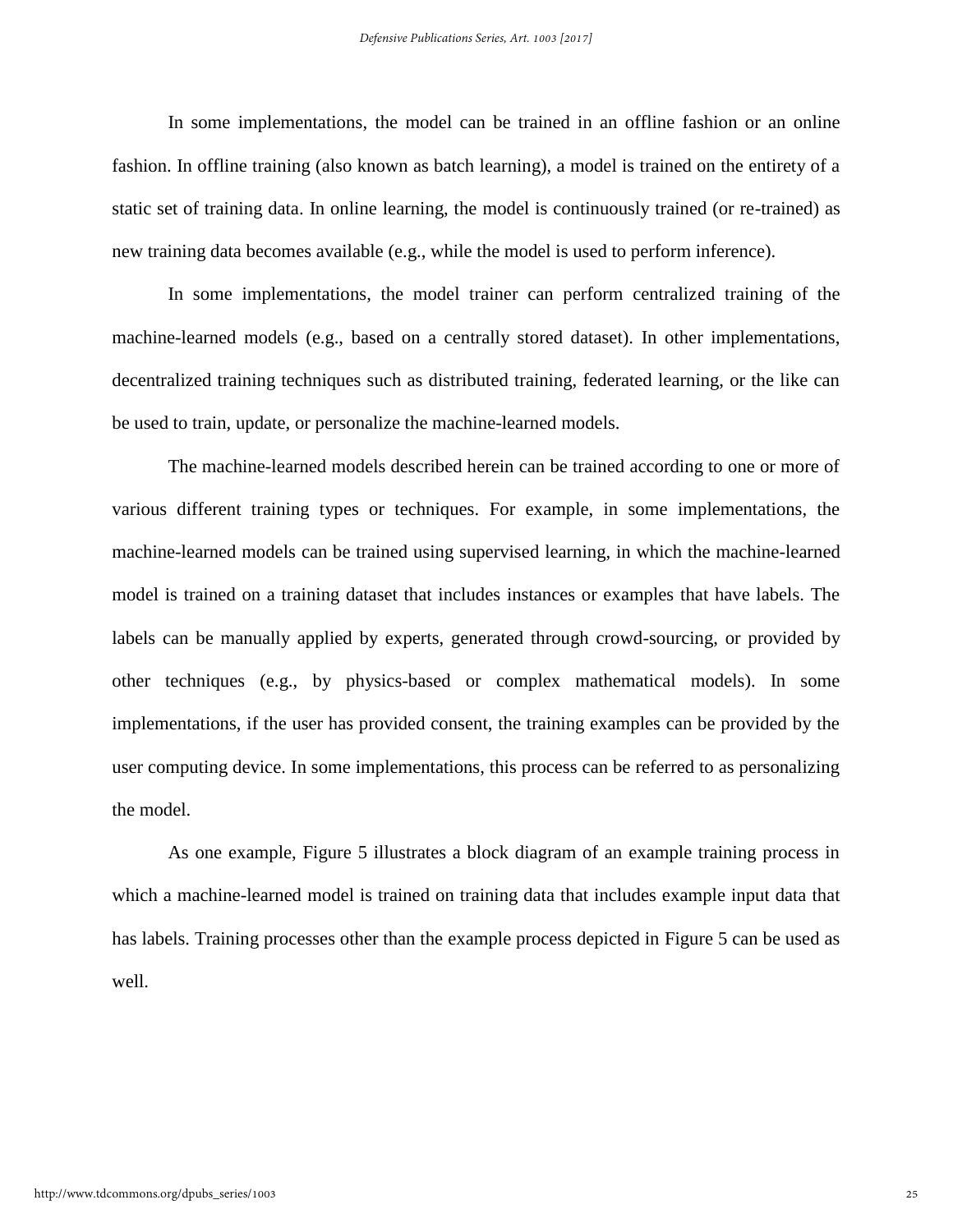In some implementations, training data can include examples of the input data that have been assigned labels that correspond to the output data. For instance, the machine-learned model can be trained using a corpus of representative data. The representative data can have a common topic, subject, label, structure, source, format, or other suitable characteristic, or combination thereof. For example, the corpus may be one or more scholarly articles about self-driving vehicles. The corpus can include, for example, documents (e.g. text documents), images, videos, articles, webpages, patents, knowledge graphs, or other suitable representative data, or combination thereof. The corpus of training data may be labeled as corresponding to positive training data.

The system can use the corpus of representative data to generate one or more negative examples of training data. For example, the system can determine (e.g. by text or number matching) that data (e.g. a document or other type of data included in the corpus) is a negative training example by comparing references (e.g. between scholarly articles and/or patents, knowledge graph entities, webpages, etc.), and/or existing labels such as related search terms, patent class codes, etc. For example, if a corpus of patents sharing a class code is provided as the corpus of representative data, the system can choose a patent that does not include that class code and/or a similar class code as an example of negative training data. Ideally, the system is configured to generate negative training data with high confidence, so a highly deterministic source of generation (e.g. a direct comparison) can be used.

The machine-learned model can be trained using the negative training data combined with the corpus of representative data as positive training data to create a training dataset including both positive and negative examples. The positive and negative examples may be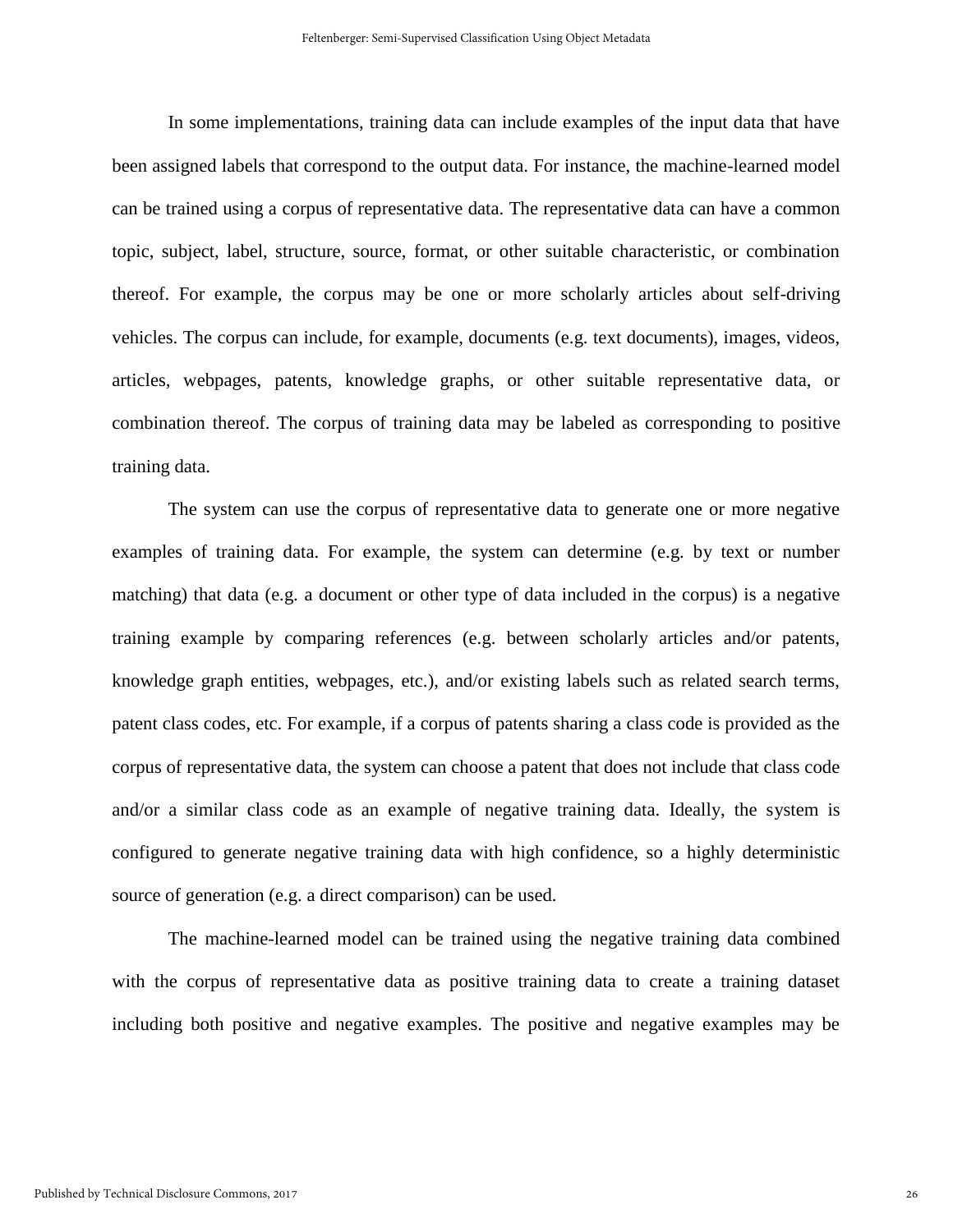labeled appropriately as positive or negative examples. The machine-learned model can be trained to recognize patterns and/or characteristics of positive examples (e.g. that are not exhibited by the negative examples). For example, if the positive examples are articles on selfdriving vehicles, patterns and/or characteristics of the positive examples may include word choice (e.g. a high frequency of occurrence of words such as "autonomous", "remote", "driverless", "self-driving", "vehicle", "control", "communication", or other suitable words), structure (e.g. may be structured or formatted similarly due to being articles), references (e.g. may share one or more common references), or other suitable patterns and/or characteristics that may be determined from articles on self-driving vehicles, or combination thereof.

In some implementations, the machine-learned model can be trained by optimizing an objective function. For example, in some implementations, the objective function can be or include a loss function that compares (e.g., determines a difference between) output data generated by the model from the training data and labels (e.g., ground-truth labels) associated with the training data. For example, the loss function can evaluate a sum or mean of squared differences between the output data and the labels. As another example, the objective function can be or include a cost function that describes a cost of a certain outcome or output data. Other objective functions can include margin-based techniques such as, for example, triplet loss or maximum-margin training.

One or more of various optimization techniques can be performed to optimize the objective function. For example, the optimization technique(s) can minimize or maximize the objective function. Example optimization techniques include Hessian-based techniques and gradient-based techniques, such as, for example, coordinate descent; gradient descent (e.g.,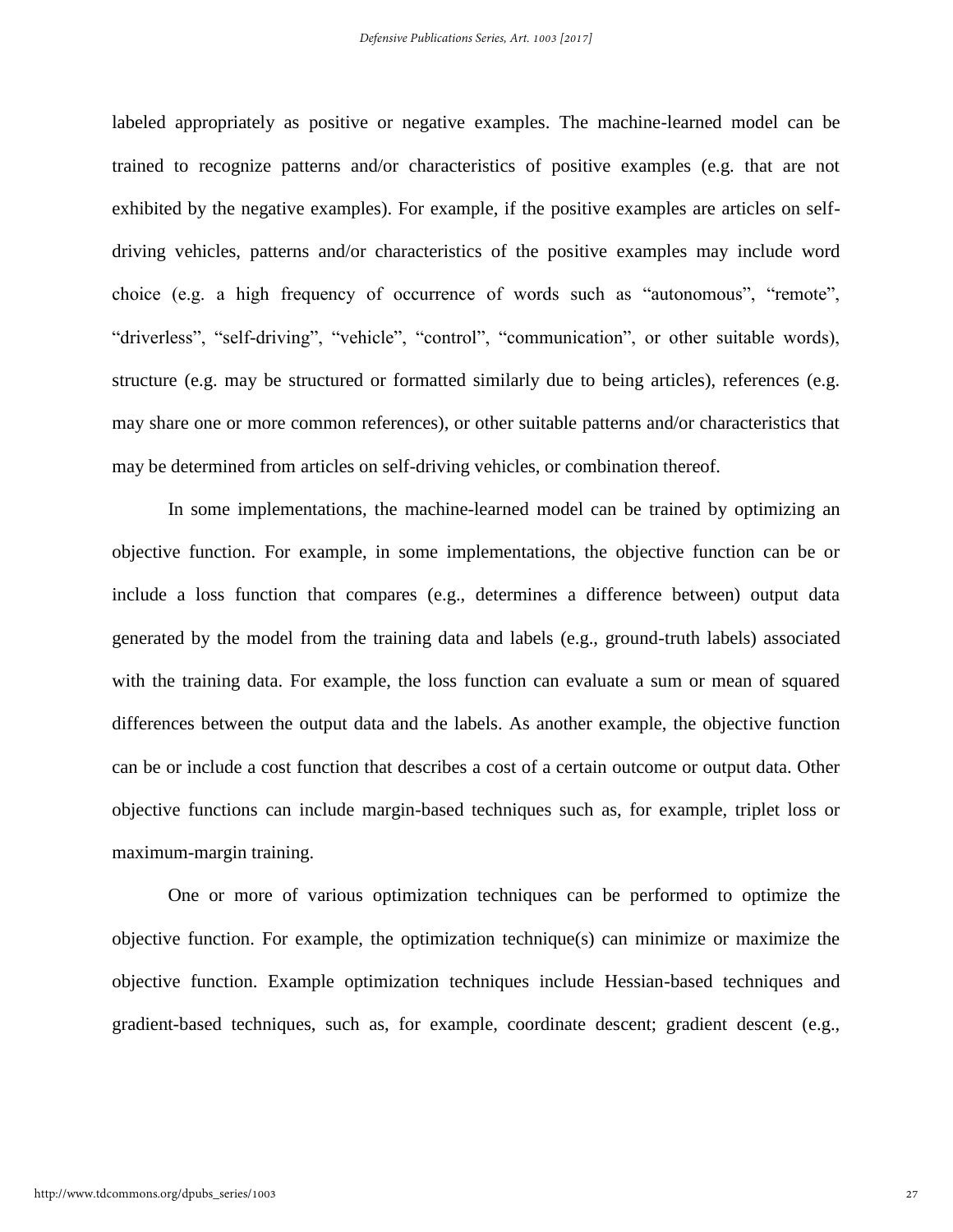stochastic gradient descent); subgradient methods; etc. Other optimization techniques include black box optimization techniques and heuristics.

In some implementations, backward propagation of errors can be used in conjunction with an optimization technique (e.g., gradient based techniques) to train a model (e.g., a multilayer model such as an artificial neural network). For example, an iterative cycle of propagation and model parameter (e.g., weights) update can be performed to train the model. Example backpropagation techniques include truncated backpropagation through time, Levenberg-Marquardt backpropagation, etc.

In some implementations, the machine-learned models described herein can be trained using unsupervised learning techniques. Unsupervised learning can include inferring a function to describe hidden structure from unlabeled data. For example, a classification or categorization may not be included in the data. Unsupervised learning techniques can be used to produce machine-learned models capable of performing clustering, anomaly detection, learning latent variable models, or other tasks.

In some implementations, the machine-learned models described herein can be trained using semi-supervised techniques which combine aspects of supervised learning and unsupervised learning.

In some implementations, the machine-learned models described herein can be trained or otherwise generated through evolutionary techniques or genetic algorithms.

In some implementations, the machine-learned models described herein can be trained using reinforcement learning. In reinforcement learning, an agent (e.g., model) can take actions in an environment and learn to maximize rewards and/or minimize penalties that result from such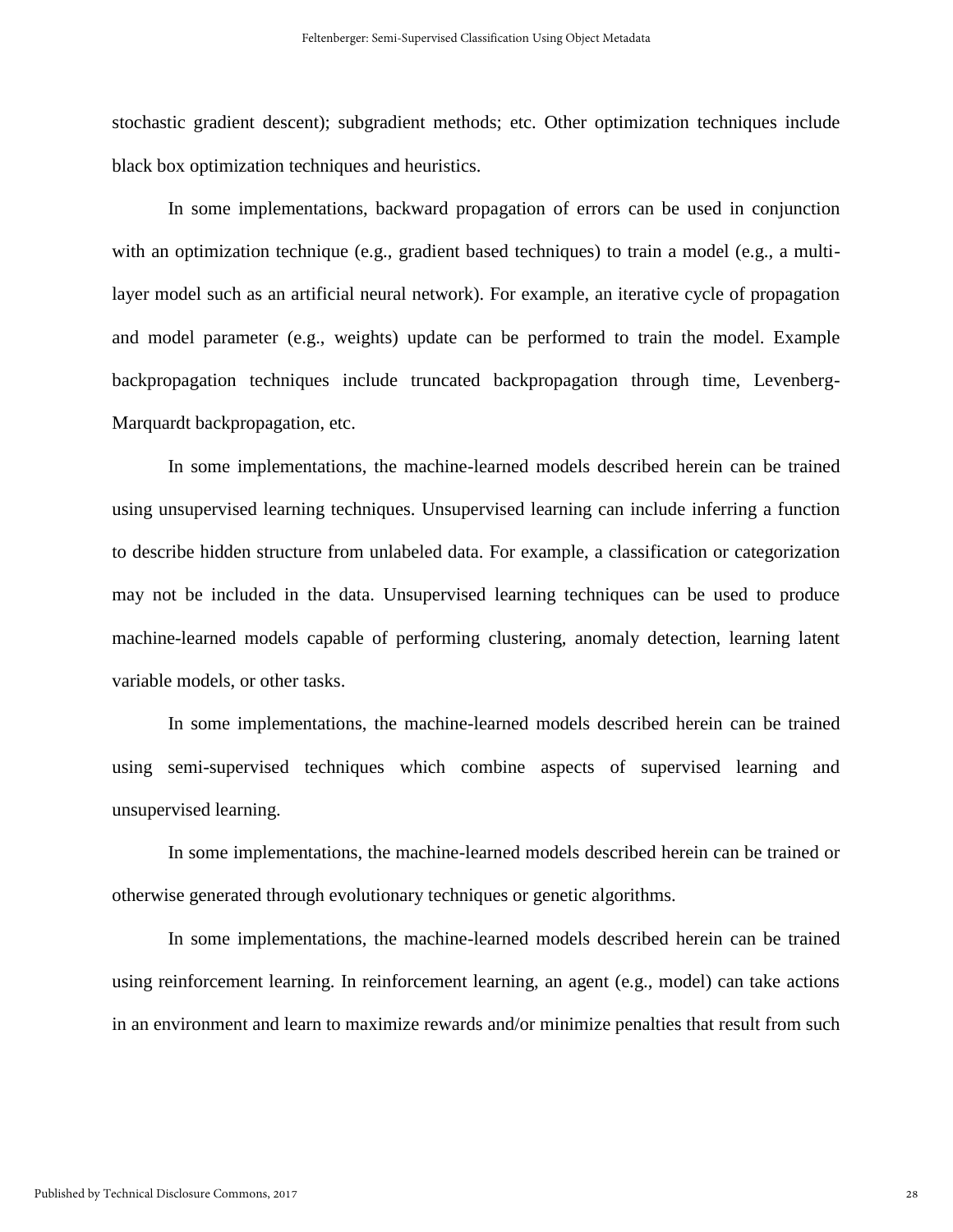actions. Reinforcement learning can differ from the supervised learning problem in that correct input/output pairs are not presented, nor sub-optimal actions explicitly corrected.

In some implementations, one or more generalization techniques can be performed during training to improve the generalization of the machine-learned model. Generalization techniques can help reduce overfitting of the machine-learned model to the training data. Example generalization techniques include dropout techniques; weight decay techniques; batch normalization; early stopping; subset selection; stepwise selection; etc.

In some implementations, the machine-learned models described herein can include or otherwise be impacted by a number of hyperparameters, such as, for example, learning rate, number of layers, number of nodes in each layer, number of leaves in a tree, number of clusters; etc. Hyperparameters can affect model performance. Hyperparameters can be hand selected or can be automatically selected through application of techniques such as, for example, grid search; black box optimization techniques (e.g., Bayesian optimization, random search, etc.); gradient-based optimization; etc. Example techniques and/or tools for performing automatic hyperparameter optimization include Hyperopt; Auto-WEKA; Spearmint; Metric Optimization Engine (MOE); etc.

In some implementations, various techniques can be used to optimize and/or adapt the learning rate when the model is trained. Example techniques and/or tools for performing learning rate optimization or adaptation include Adagrad; Adaptive Moment Estimation (ADAM); Adadelta; RMSprop; etc.

In some implementations, transfer learning techniques can be used to provide an initial model from which to begin training of the machine-learned models described herein.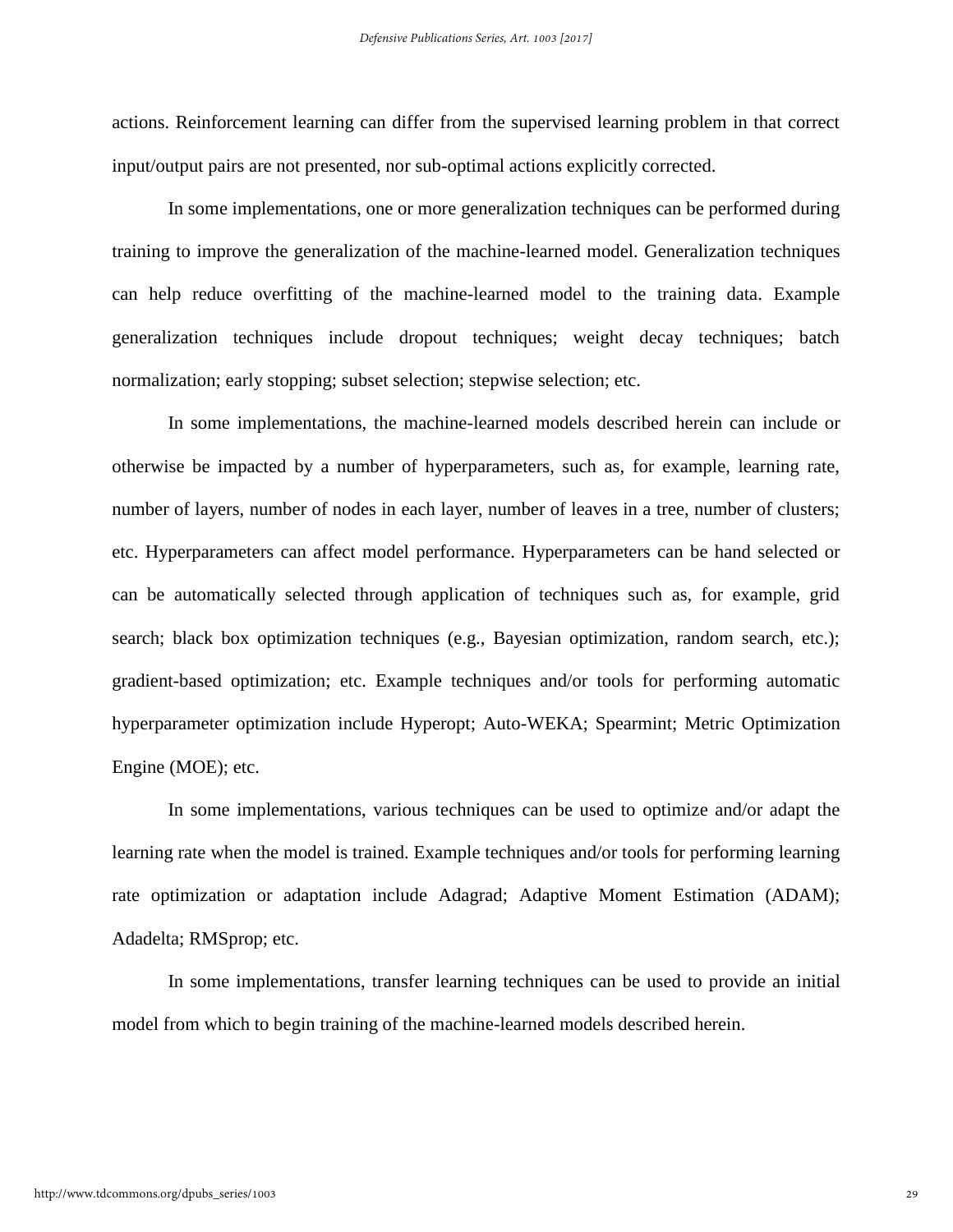In some implementations, the machine-learned models described herein can be included in different portions of computer-readable code on a computing device. In one example, the machine-learned model can be included in a particular application or program and used (e.g., exclusively) by such particular application or program. Thus, in one example, a computing device can include a number of applications and one or more of such applications can contain its own respective machine learning library and machine-learned model(s).

In another example, the machine-learned models described herein can be included in an operating system of a computing device (e.g., in a central intelligence layer of an operating system) and can be called or otherwise used by one or more applications that interact with the operating system. In some implementations, each application can communicate with the central intelligence layer (and model(s) stored therein) using an application programming interface (API) (e.g., a common, public API across all applications).

In some implementations, the central intelligence layer can communicate with a central device data layer. The central device data layer can be a centralized repository of data for the computing device. The central device data layer can communicate with a number of other components of the computing device, such as, for example, one or more sensors, a context manager, a device state component, and/or additional components. In some implementations, the central device data layer can communicate with each device component using an API (e.g., a private API).

The technology discussed herein makes reference to servers, databases, software applications, and other computer-based systems, as well as actions taken and information sent to and from such systems. The inherent flexibility of computer-based systems allows for a great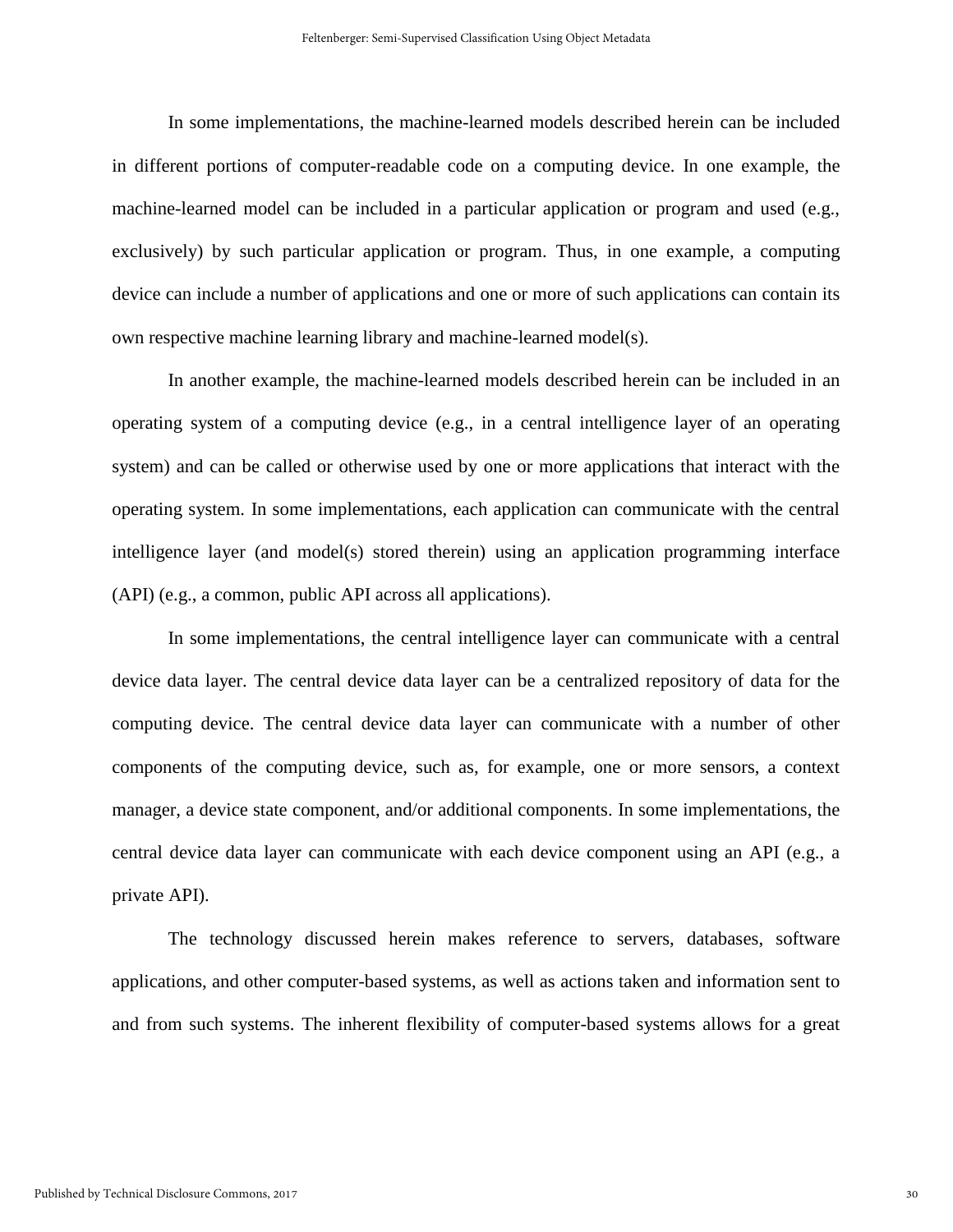variety of possible configurations, combinations, and divisions of tasks and functionality between and among components. For instance, processes discussed herein can be implemented using a single device or component or multiple devices or components working in combination. Databases and applications can be implemented on a single system or distributed across multiple systems. Distributed components can operate sequentially or in parallel.

In addition, the machine learning techniques described herein are readily interchangeable and combinable. Although certain example techniques have been described, many others exist and can be used in conjunction with aspects of the present disclosure.

Thus, while the present subject matter has been described in detail with respect to various specific example implementations, each example is provided by way of explanation, not limitation of the disclosure. One of ordinary skill in the art can readily make alterations to, variations of, and equivalents to such implementations. Accordingly, the subject disclosure does not preclude inclusion of such modifications, variations and/or additions to the present subject matter as would be readily apparent to one of ordinary skill in the art. For instance, features illustrated or described as part of one implementation can be used with another implementation to yield a still further implementation.

A brief overview of example machine-learned models and associated techniques has been provided by the present disclosure. For additional details, readers should review the following references: *Machine Learning A Probabilistic Perspective* (Murphy); *Rules of Machine Learning: Best Practices for ML Engineering* (Zinkevich); *Deep Learning* (Goodfellow); *Reinforcement Learning: An Introduction* (Sutton); and *Artificial Intelligence: A Modern Approach* (Norvig).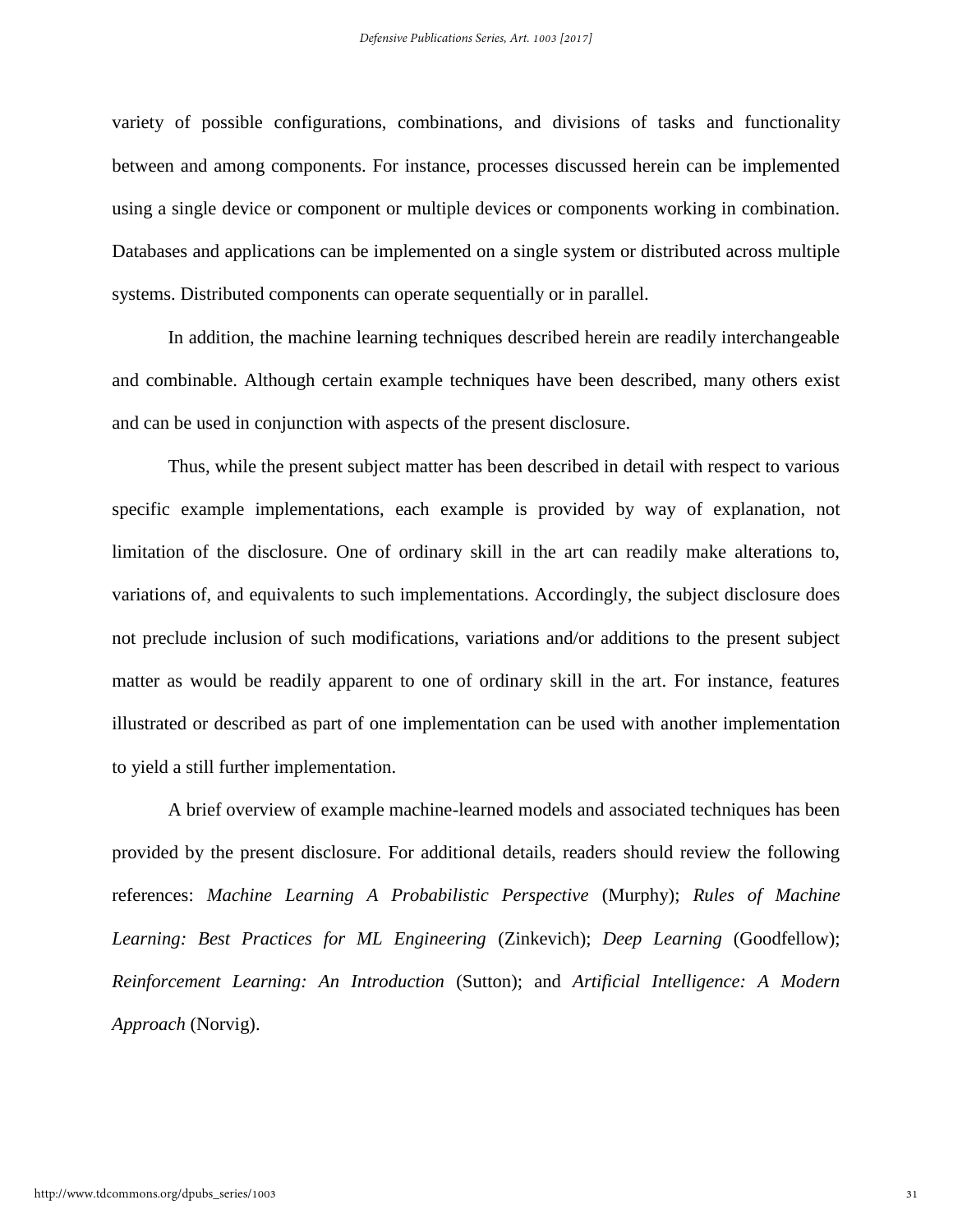#### **Figures**



# Figure 2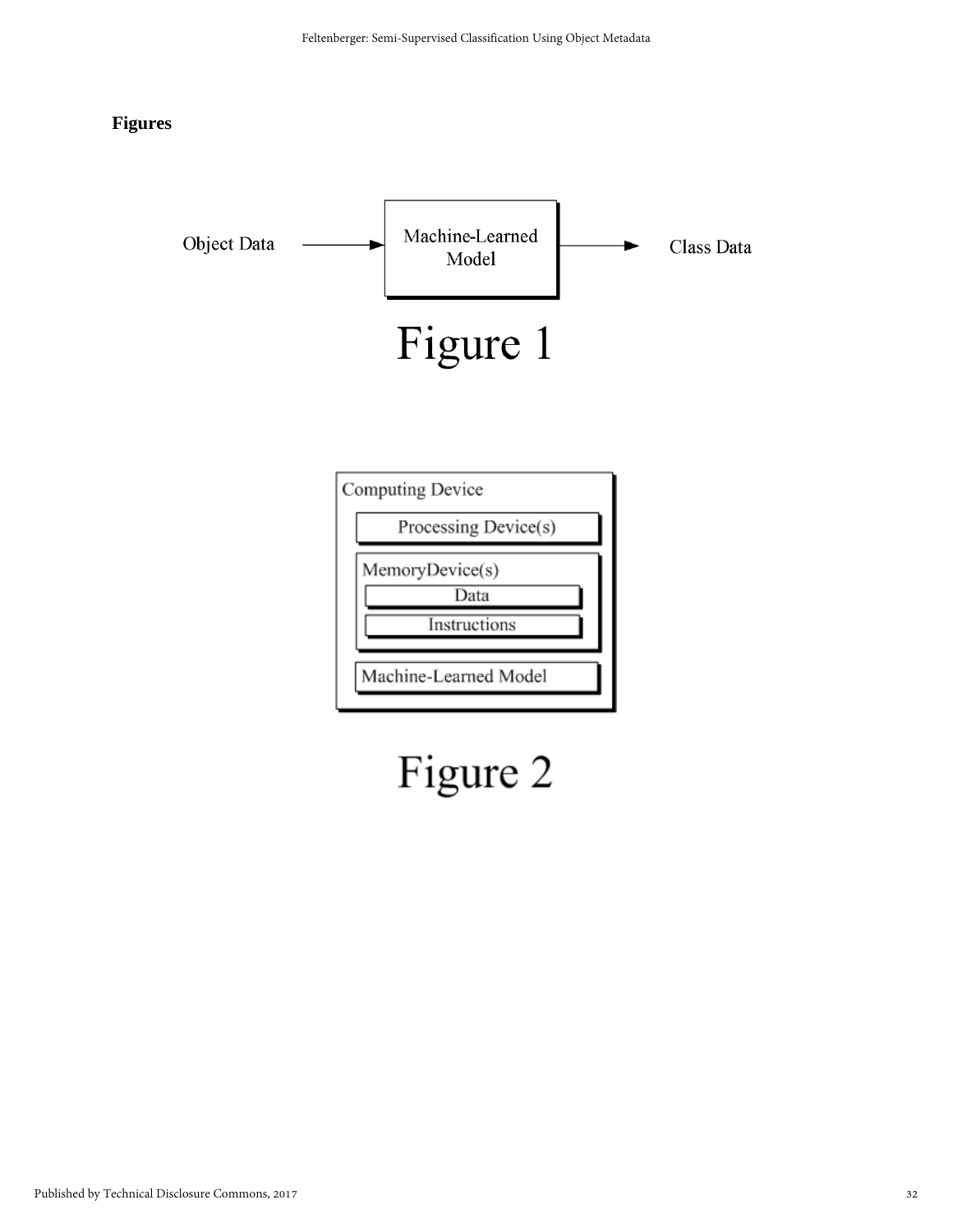

Figure 4

Model Trainer

Machine-Learned Model